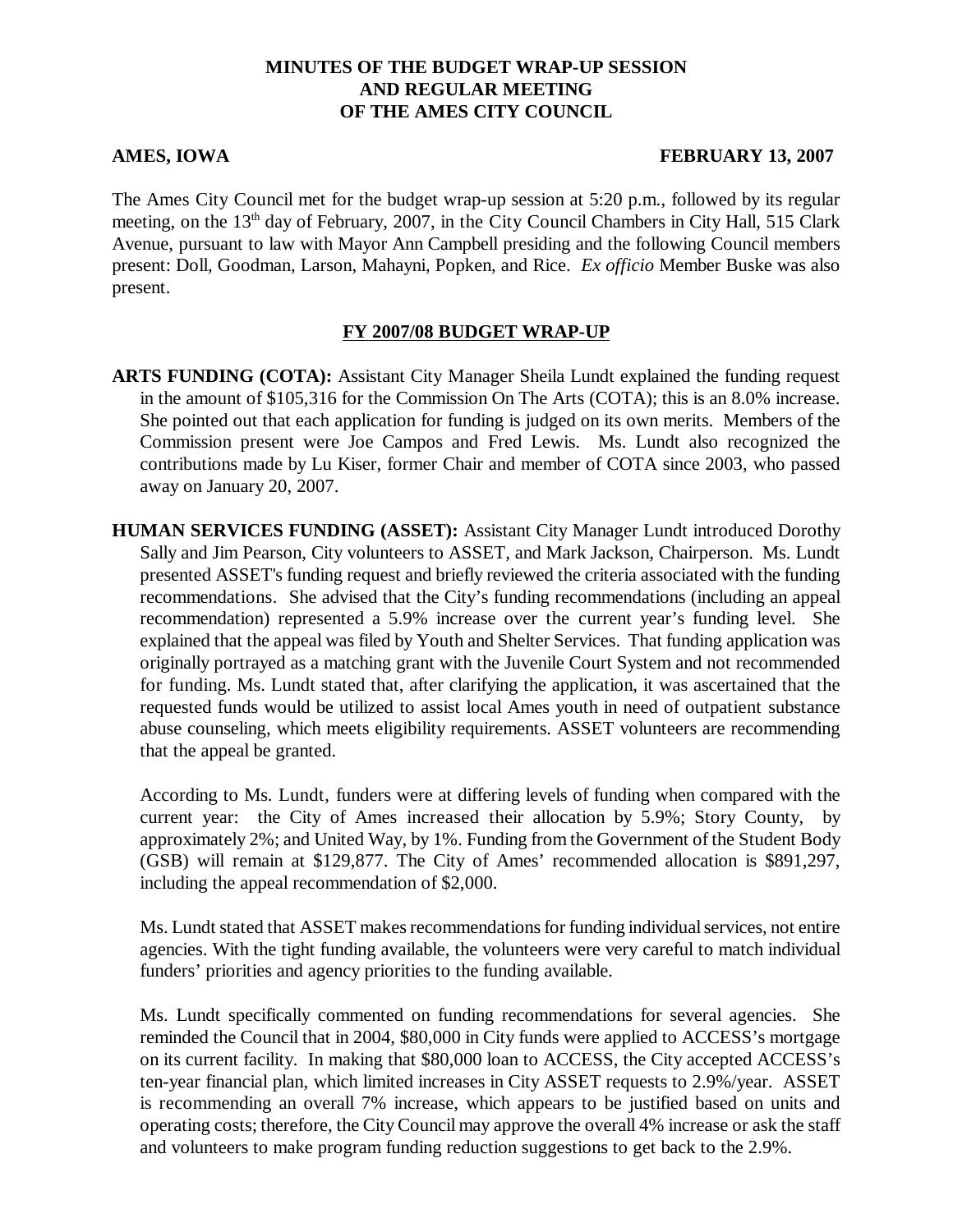Ms. Lundt said that several agencies were funded at higher than requested levels out of City funds to make up for a lack of available monies from other funders. These agencies include Legal Aid, Heartland Senior Services (Outreach and Friendly Visitor programs), CampFire USA (the School Age Childcare and School-Age Scholarship programs), and ChildServe (Infant Care program). All services are very high within the City's priorities, are well-documented in terms of reimbursement, and financially sound.

The Council was reminded that, last year, the Volunteer Center of Story County decided to discontinue its Disaster Services Volunteer Training Program, and the Retired Senior Volunteer Program (RSVP) is now providing this service. The City no longer funds the Volunteer Center; funding for RSVP has been increased.

Ms. Lundt again told the Council that Heartland Senior Services has a need for additional space, as do several other agencies. Meetings will be held among different agencies to follow-up on the space needs problems. Ms. Lundt stated that ASSET may be coming back to the City Council to request that the \$20,000, which was not spent during the initial process, help fund a study on the space needs problems of several non-profit agencies.

**AMES INTERNATIONAL PARTNER CITIES ASSOCIATION, INC., (AIPCA) FUNDING:** Assistant City Manager Bob Kindred introduced Carolyn Klaus, Chairperson, and Charlie Martinson, Treasurer, of the AIPCA. Ms. Klaus stated that the Mayor of Koshu has committed to bring an adult delegation and a youth delegation to Ames in May and August, respectively. She asked that \$3,000 be allocated in the 2007/08 budget, but that AIPCA be permitted to drawdown a portion of that allocation to cover expenses incurred for the May visit.

Mr. Kindred gave the background behind this agency, which was originally set up as a City board in 1992, but reorganized as a corporation in 1993. He pointed out that the City Council appoints one-third of the membership of the AIPCA.

- **HISTORIC PRESERVATION COMMISSION (HPC):** Gloria Bettcher, Chairperson, summarized the HPC budget request for 2007/08. The Commission is requesting \$39,000 for the maximum complete cost of both an intensive survey of the College Heights Neighborhood and the development of a preservation plan in order to provide a firm foundation for the survey of additional historic resources in the next ten years and beyond. This would involve hiring a consultant. Ms. Bettcher advised that the Commission is confident that the actual cost to the City will be more in the range of \$11,000 to \$15,000 with the aid of successful grant applications; however, the grant process is not complete, and there is no guarantee that the Commission will receive funding.
- **PUBLIC ART FUNDING:** Assistant City Manager Bob Kindred introduced members of the Public Art Commission present: Anne Taylor, Finance Committee Chairperson, and Lisa Stephany, Commission Chairperson. Ms. Stephany described their request for \$23,000 in funding to support the following projects: [1] Ada Hayden Heritage Park project: \$3,000 and the rollover of \$15,000. [2] Ames Resource Recovery Artist-in-Residence Program: \$7,500. [3] Art Around the Corner: \$4,000. [4] Education: \$3,500. [5] Neighborhood Sculpture Program: \$4,000. [6] Operating Budget: \$1,000.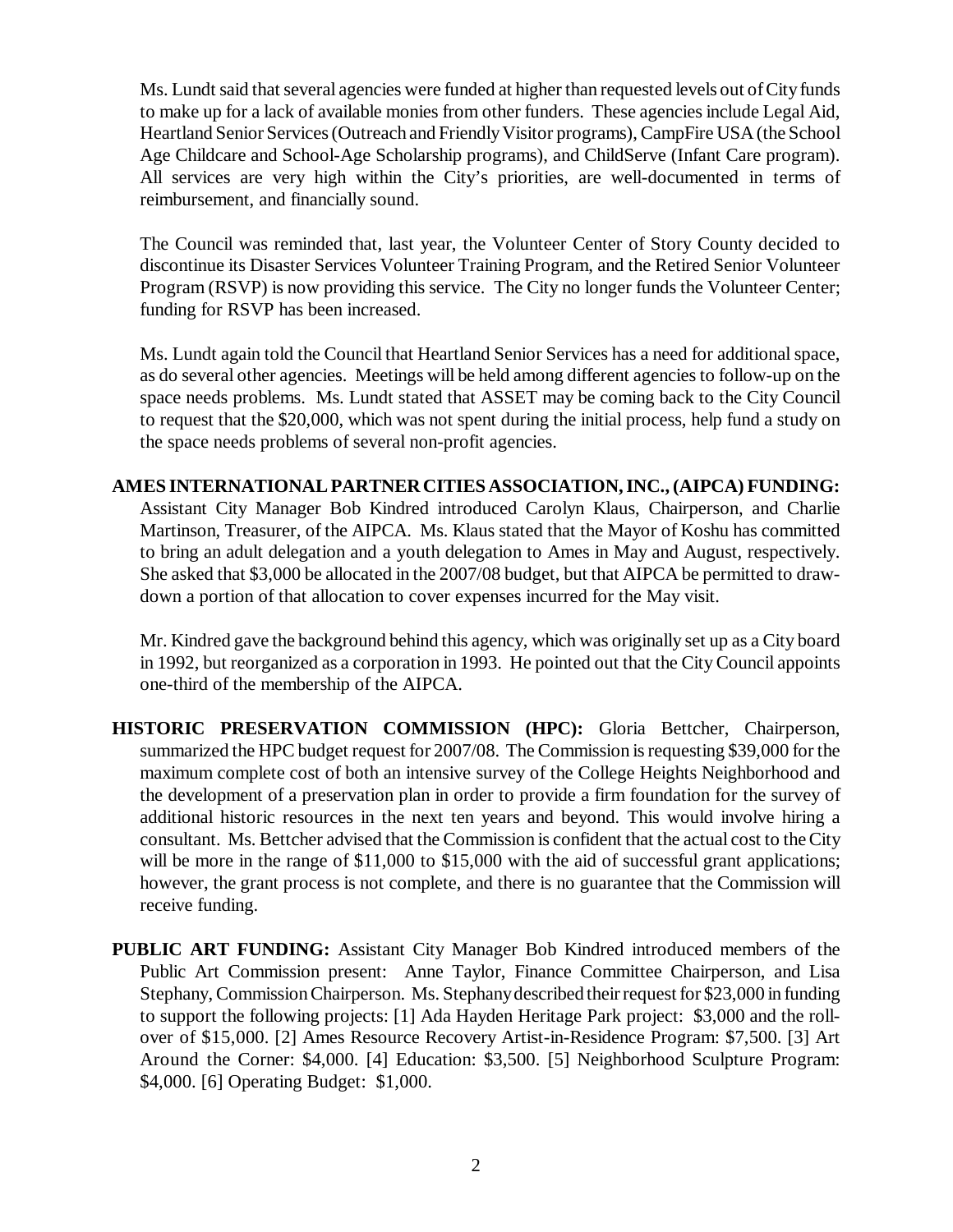**OTHER REQUESTS:** Ames Economic Development Commission (AEDC). Dan Culhane, Executive Director, and John Russell, Vice-President of the AEDC Board, were present. Mr. Culhane requested an increase of \$16,382 for operations of the AEDC, raising that level of funding to \$40,000. He also requested that the \$50,000 reimbursable marketing program remain intact and unchanged.

Hunziker Youth Sports Complex (HYSC). Brian Agnitsch, 1103 Burnett, Ames, stated that he is the current President of the Hunziker Youth Sports Complex. He reiterated the request for operational assistance in the amount of \$25,000 for five years; \$25,000 for five years for capital improvements; and, that the City pay for the cost of paving and maintaining the access road to and parking lots in the Complex.

Mr. Agnitsch told the Council that two sources of grants have been explored: the Iowa Department of Transportation (IDOT) and the Ames Convention & Visitors Bureau (ACVB). He said that they have been informed that the Complex is not eligible for a grant through the IDOT. It is eligible to apply for a \$5,000 grant through the ACVB; however, they have been told that it is not likely that they will receive funding.

Council Member Rice asked Mr. Agnitsch to comment on the possibility of the road being paved, but the parking lots remaining as gravel. Mr. Agnitsch stated that they would appreciate any assistance that the City could provide.

Mr. Agnitsch also informed the Council that the HYSC Board provided \$5,000 in scholarships last year to participants with a proven need for financial assistance.

Main Street Cultural District (MSCD). Allison Moore, Director of the MSCD, and Allyson Walter, President of the MSCD, were present. On behalf of the MSCD, Ms. Walter requested \$25,000/year for three years to ensure the continued growth of the District. The entire three-year commitment of \$75,000 is being requested to be drawn down in the first year. A request for street beautification in the total amount of \$12,000 was also made, as follows:

- 1. Flower Fund \$6,000 (\$2,000/year for 3 years)
- 2. Banner Fund \$4,000 (\$2,000/year for 2 years)
- 3. Outdoor Pots- \$2,000

Ms. Walter thanked the Council for changing the Downtown Facade Improvement Program to a grant fund. The MSCD is also requesting that \$50,000/year for the next five years be available for this Program.

It was stated that there are now 230 members of the MSCD. Ms. Walter and Ms. Moore indicated that it would not cause the District financial difficulties if \$25,000 were allocated per year for three years instead of in a lump-sum amount. The Main Street Cultural District will be responsible for raising the balance of the annual budget. After that three-year period, a continuous financial commitment from the City will be requested. Ms. Moore explained that the commitment from the City assists the MSCD in applying for grants. She also said that financial assistance from the cities is the norm for most Main Street Iowa communities. Ms. Moore provided copies of the MSCD budget for 2007 to the Mayor and Council.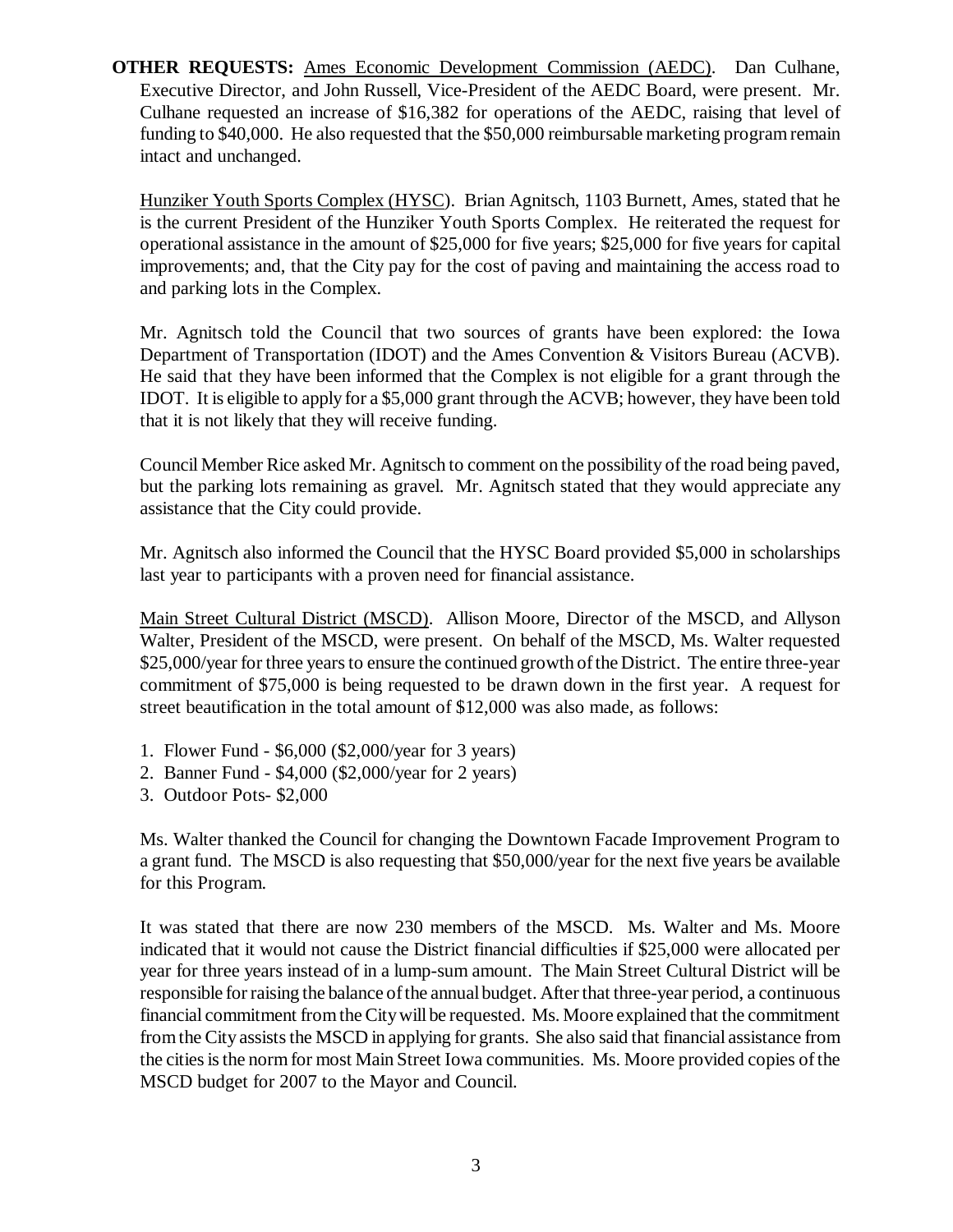Council Member Popken asked for a brief report on the activities of the Main Street Cultural District to be given to the City Council at a future meeting.

Ms. Moore also reminded the Council that they had submitted a request for suspension of parking in the Central Business District on all Saturdays. She said that the MSCD is in full support of reducing the number of minutes per \$.25 to offset the cost of providing free parking on Saturdays.

Ames Historical Society. Kathy Svec, Chairperson, presented the Society's request for \$10,000 in FY 2007/08; that is \$2,000 over the 2006/07 request. The funds would support the maintenance of the archive and storage facilities. Ms. Svec stated that the Society is currently negotiating a lease to move to 416 Douglas Avenue.

City Manager Schainker stated that he learned today from Julie Weeks, Director of the Ames Convention & Visitors Bureau, that the ACVB has picked up the funding requests for Special Olympics, Iowa Games, as well as the Ames Jaycees fireworks. This frees-up \$7,500 from the City's annual budget.

**PUBLIC INPUT ON CIP AND BUDGET:** Mayor Campbell asked for public input on the Capital Improvements Plan and/or the annual budget. No one came forward to speak.

The meeting recessed at 6:35 p.m. and reconvened at 6:43 p.m.

**SALARIES FOR COUNCIL APPOINTEES:** Council Members Goodman and Doll reported on the review procedure for City Council appointees Steve Schainker, City Manager, and Doug Marek, City Attorney.

Moved by Goodman, seconded by Doll, to set the City Manager's salary for FY 2007/08 at \$159,706.80 (an increase of 5%); increase the deferred compensation to \$21,640.21; and leave the vehicle allowance at \$6,000 annually; and to set the City Attorney's salary at \$120,640 (an increase of 4%).

Vote on Motion: 6-0. Motion declared carried unanimously.

**AMENDMENTS TO 2007/12 CAPITAL IMPROVEMENTS PLAN (CIP):** Mr. Schainker distributed a revised CIP page for the Demand-Side Management Energy Conservation Programs, showing \$400,000 being allocated in 2007/08 and 2008/09 and \$800,000 being allocated in 2009/10, 2010/11, and 2011/12, all coming from the Electric Utility Fund. He also gave the Council a memo from Public Works Director John Joiner regarding the Ontario Street Shared-Use Path Request.

Director John Joiner reminded the City Council that the 2007/12 CIP showed construction of a shared-use path along Ontario Street from Idaho Avenue to British Columbia Avenue occurring in 2008/09; however, during the public input portion of the CIP process, a request had been made to move the project up to 2007/08. He explained the process normally followed for projects planned for summer construction. For the Ontario Shared-Use Path, coordination with adjoining property owners is necessary and a very important component of the design process. Mr. Joiner stated that moving this project forward to 2007/08 would likely result in project completion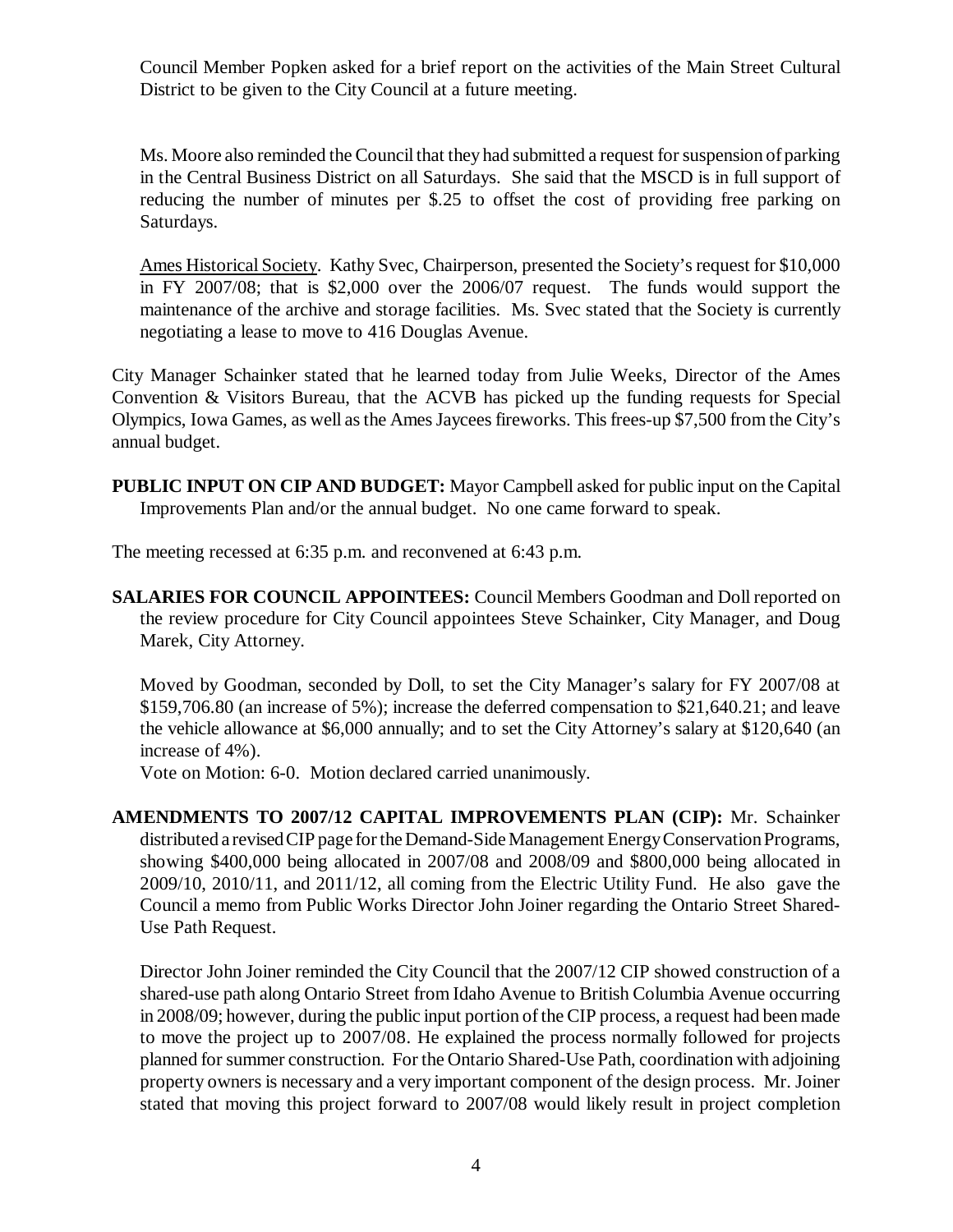around November 2007 and may lead to higher construction costs. He recommended that this project remain as shown in the CIP (FY 2008/09).

Regarding the Library Lighting project, Mr. Schainker advised that the lighting improvements were accelerated and included in the current year's operating budget; therefore, he recommended that the City Council remove Page 123 of the CIP, thus, deleting \$30,000 from FY 2009/10.

Moved by Doll, seconded by Popken, to remove Page 123, thereby striking the \$30,000 from the 2009/10 CIP.

Vote on Motion: 6-0. Motion declared carried unanimously.

Moved by Popken, seconded by Goodman, to approve increasing the amount for Demand-Side Management Energy Conservation Programs to \$800,000 in FY 2009/10, 2010/11, and 2011/12. Vote on Motion: 6-0. Motion declared carried unanimously.

Moved by Larson, seconded by Mahayni, to include \$195,000 in the CIP for paving the street leading to and/or the parking lots at the Hunziker Youth Sports Complex with funding to be from the General Fund.

Mr. Schainker indicated that the funding source could be Hotel/Motel Tax Fund or the General Fund. He explained that it is highly unusual for funding to be recommended for such a project from the General Fund; however, there have been substantial salary savings this year, and that Fund could be drawn down for this improvement.

Council Member Goodman voiced his support for paving the road; however, he preferred that the paving of the parking lots not be included in the funding allocation at this time. Director Joiner indicated that there would be some cost savings if the paving of the road and the parking lots were bid at the same time.

Moved by Goodman, seconded by Popken, to amend the motion to include funding for only the pavement of the road leading to the Hunziker Youth Sports Complex. Vote on Amendment: 2-4. Voting aye: Goodman, Popken. Voting nay: Doll, Larson, Mahayni, Rice. Motion failed.

Original motion withdrawn.

Moved by Larson, seconded by Rice, to place in the 2006/07 CIP budget \$195,000 for the purpose of designing and paving the road leading to the Complex, and if adequate funding remains, paving the parking lots in the Hunziker Youth Sports Complex.

Moved by Larson, seconded by Doll, to postpone the above motion until the appropriate time on the Agenda.

Vote on Motion: 6-0. Motion declared carried unanimously.

Council Member Goodman asked for a briefing on the costs of renovating the Brookside Park Tennis Courts. Parks and Recreation Director Nancy Carroll indicated that, due to sub-drainage issues, the cost to renovate those Courts would be approximately \$300,000. It is estimated that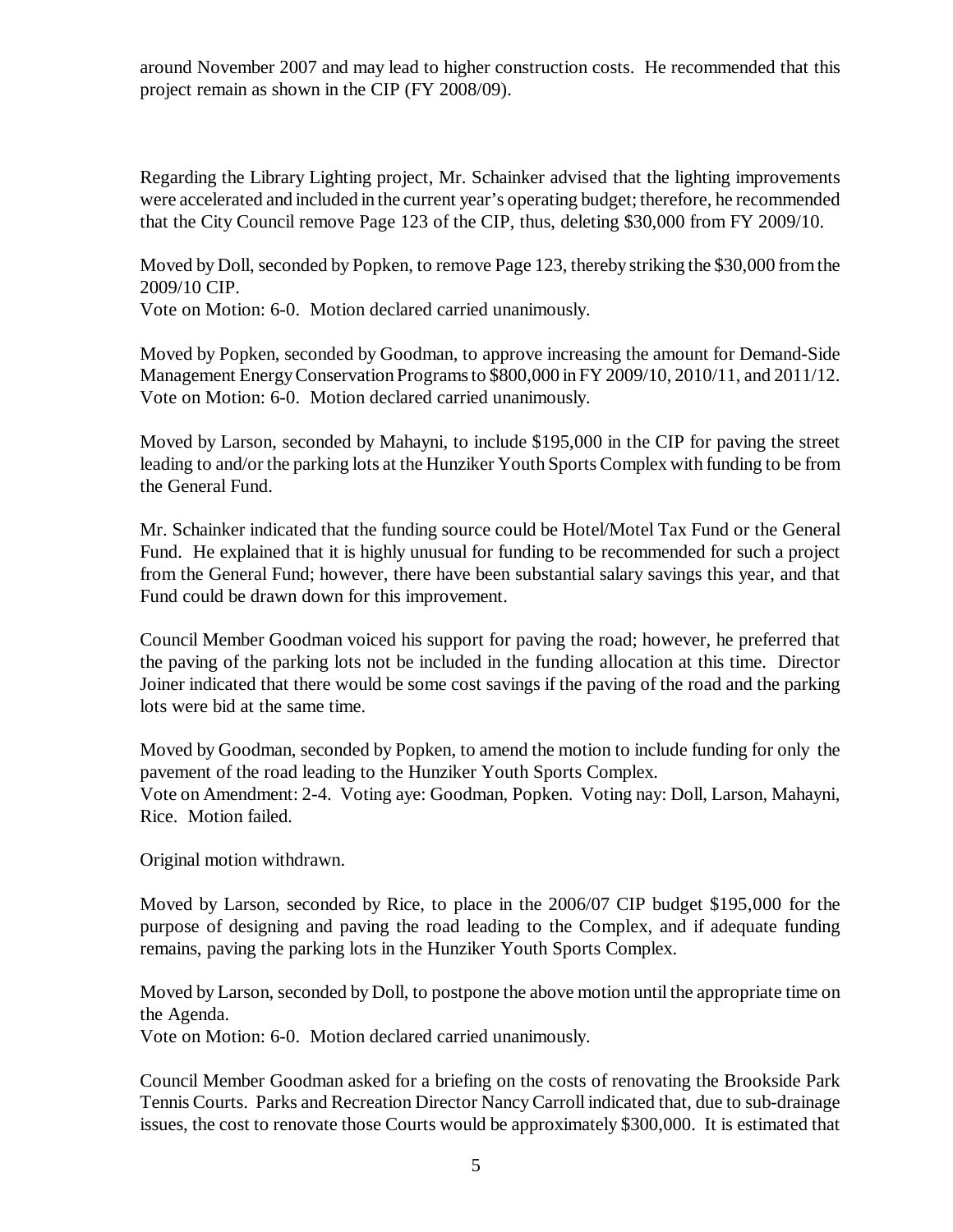the Courts would be usable at their current playing level for another five years.

Moved by Goodman, seconded by Popken, to include the renovation of Brookside Park Tennis Courts in the CIP for FY 2011/12 at an estimated cost of \$300,000, with the funding source to

be Local Option Sales Tax, with a re-evaluation to occur as to whether the Courts need to be renovated or completely reconstructed.

Council Member Goodman explained that he received an e-mail from a citizen today that indicated the City spends a lot of money on new projects, but does not maintain or renovate its current facilities. He pointed out that, if it is determined that the renovations are not necessary as 2011/12 approaches, the project could be removed by the City Council at that time. Council Member Popken agreed, stating that it shows that the City does invest in its neighborhood parks. Council Member Mahayni reiterated that this project could be reevaluated prior to funding actually being approved. It was Council Member Larson's opinion that it is difficult to remove projects from future CIPs; however, a re-evaluation should occur as to whether the Courts need to be renovated or removed.

Vote on Motion: 5-1. Voting aye: Doll, Goodman, Mahayni, Popken, Rice. Voting nay: Larson. Motion declared carried.

- **APPROVAL OF 2007/12 CIP:** Moved by Mahayni, seconded by Doll, to approve the Capital Improvements Plan for 2007/12, as amended. Vote on Motion: 6-0. Motion declared carried unanimously.
- **AMENDMENTS TO PROPOSED FY 2006/07 BUDGET:** Moved by Mahayni, seconded by Goodman, to bring back to the table the postponed motion. Vote on Motion: 6-0. Motion declared carried unanimously.

Moved by Larson, seconded by Rice, to place in the 2006/07 CIP budget \$195,000 for the purpose of designing and paving the road leading to the Complex, and if monies are available, the parking lot for the Hunziker Youth Sports Complex.

Council Member Popken explained that he was not going to support the motion, although he supports the activities of the Complex and its volunteers. He said that, initially, it was intended that this Complex be funded and operated by a non-profit organization without the City's support.

Council Member Rice compared the cost of what the City would have paid to build such a facility to its funding commitment, and said he felt the City was getting good value for its dollars. He also pointed out the benefits brought to the City by the HYSC. Council Member Doll concurred.

Council Member Larson said that, since the Complex is surrounding by City-owned land and the City uses the road to access its well fields, he feels that the City has some obligation to help maintain the facility.

Council Member Mahayni also pointed out that this non-profit organization was the result of initiative taken by community residents and serves thousands of Ames youth.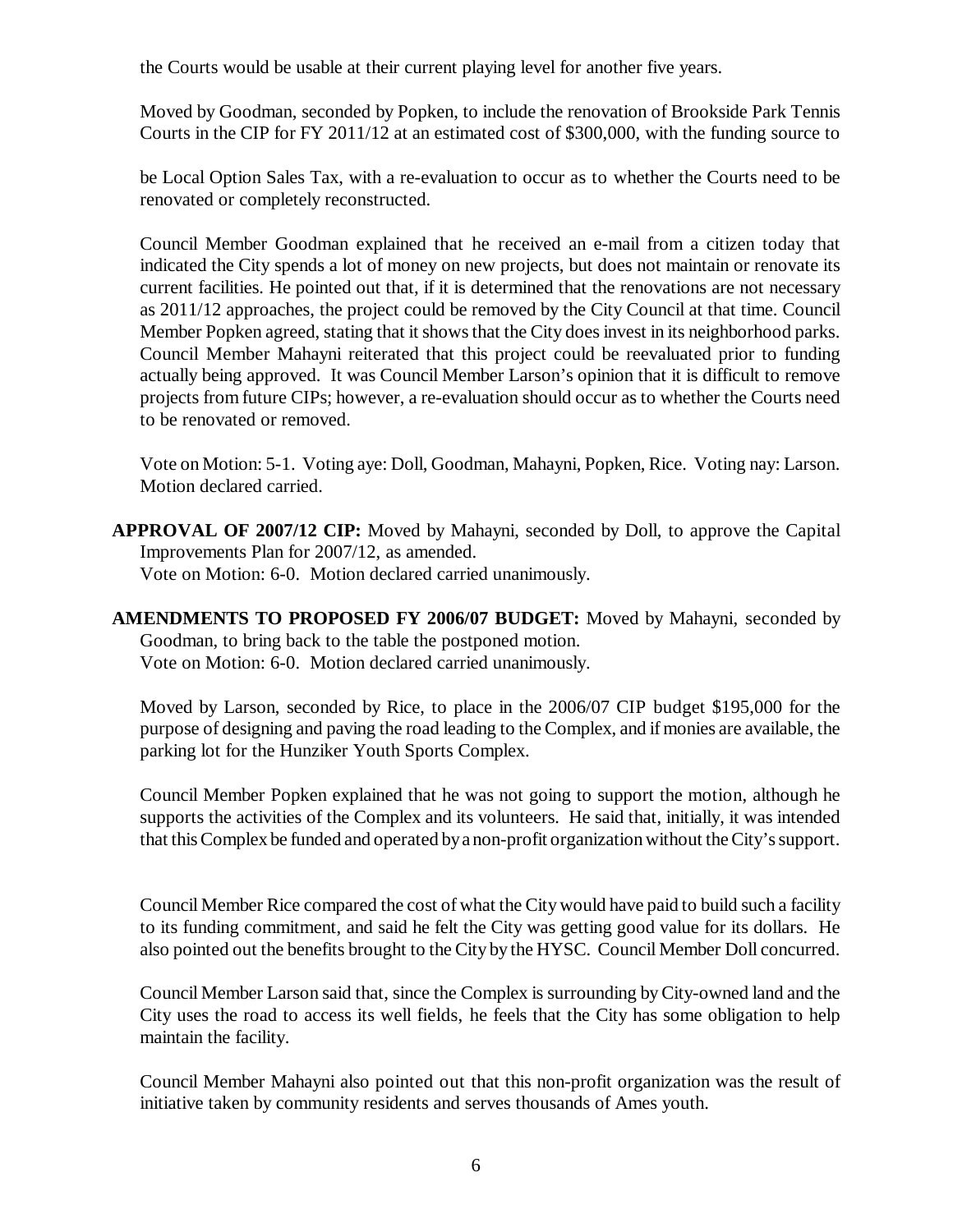Vote on Motion: 4-2. Voting aye: Doll, Larson, Mahayni, Rice. Voting nay: Goodman, Popken. Motion declared carried.

Moved by Mahayni, seconded by Rice, to amend the current budget in the amount of \$39,000, out of the General Fund, to fund the request of the Historic Preservation Commission. Vote on Motion: 6-0. Motion declared carried unanimously.

Moved by Rice, seconded by Doll, to approve the proposed budget amendments for FY 2006/07. Vote on Motion: 6-0. Motion declared carried unanimously.

Moved by Goodman, seconded by Popken, to set March 6, 2007, as the date of public hearing on the proposed budget amendments for FY 2006/07. Vote on Motion: 6-0. Motion declared carried unanimously.

**AMENDMENTS TO FY 2007/08 BUDGET:** Moved by Goodman, seconded by Mahayni, to remove the allocations for Special Olympics (\$2,500) and Iowa Games (\$5,000) from the 2007/08 budget.

Vote on Motion: 6-0. Motion declared carried unanimously.

Moved by Popken, seconded by Goodman, to fund the Main Street Cultural District in the amount of \$79,000 (\$75,000 operating/\$4,000 landscaping) from the Local Option Sales Tax. Vote on Motion: 6-0. Motion declared carried unanimously.

Moved by Rice, seconded by Doll, to include \$89,888 out of the Road Use Tax and Parking Fund for the purchase of a cleaning machine for Campustown and Downtown.

Council Member Goodman suggested that funds be allocated in the budget for solving the Campustown refuse/litter problem, looking at options besides a cleaning machine.

Council Member Larson said that he believes the problem can be resolved without spending that level of dollars. He referenced many of the options previously suggested by City staff. *Ex officio* Member Buske explained that the Student Affairs Commission had been brainstorming solutions; however, he wants to support all initiatives to improve Campustown. Council Member Rice indicated that the level of cleanliness would not be satisfactory to him without the purchase of a cleaning machine.

Motion withdrawn.

Moved by Rice, seconded by Goodman, to amend the motion to allocate up to \$90,000 to arrive at a solution for keeping the sidewalks clean in Downtown and Campustown, including the possible capital expense of a cleaning machine.

Vote on Amendment: 5-1. Doll, Goodman, Mahayni, Popken, Rice. Voting nay: Larson. Motion declared carried.

Vote on Motion, as Amended: 5-1. Doll, Goodman, Mahayni, Popken, Rice. Voting nay: Larson. Motion declared carried.

Moved by Doll, seconded by Mahayni, to allocate \$25,000 from Local Option Tax Fund for the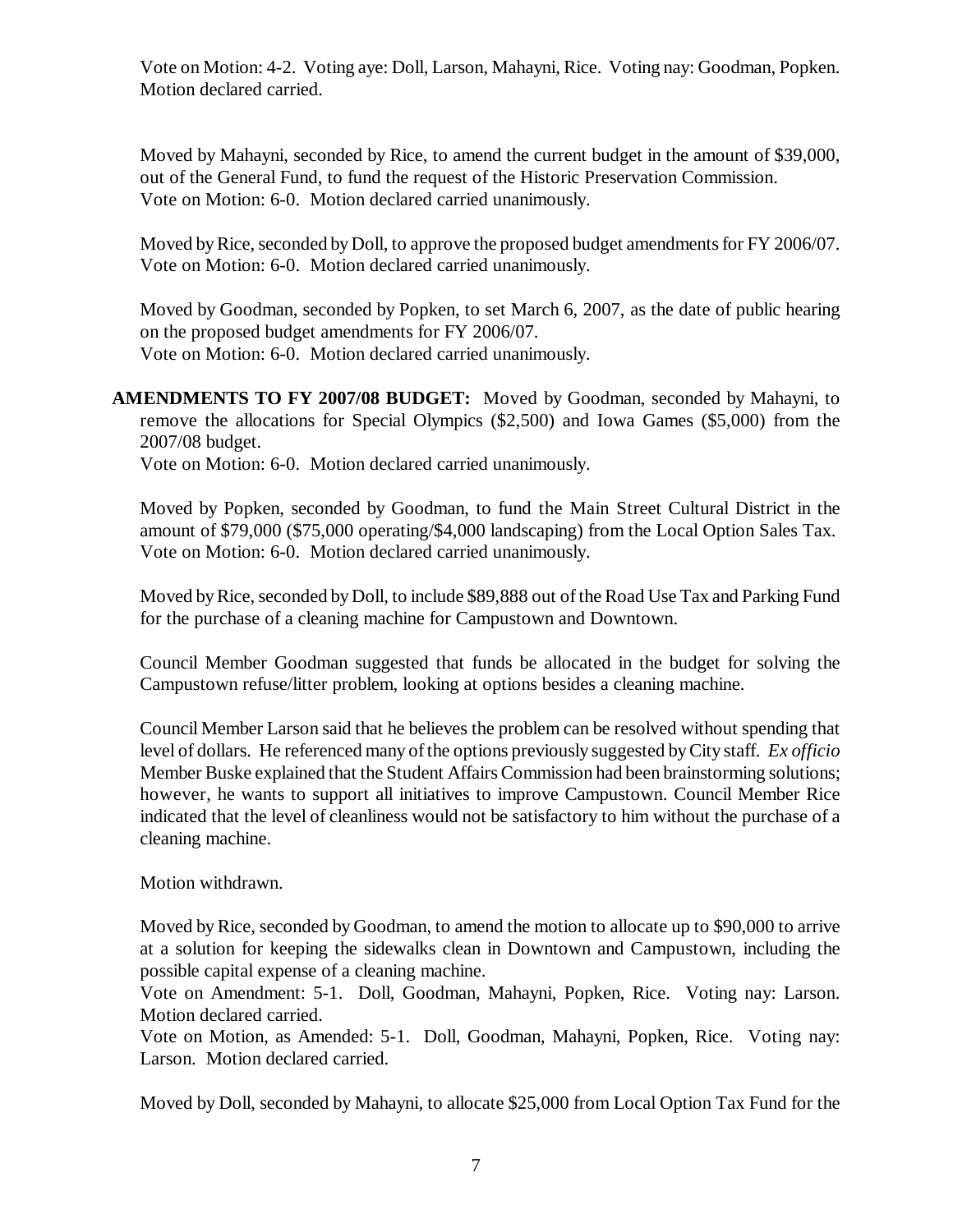operations subsidy for the HYSC. Vote on Motion: 6-0. Motion declared carried unanimously.

Moved by Larson, seconded by Mahayni, to increase the City's level of support to the AEDC to a total of \$90,000, with the funding source to be the Hotel/Motel Tax Fund. Vote on Motion: 6-0. Motion declared carried unanimously.

Moved by Mahayni, seconded by Goodman, to allocate \$891,297 for ASSET funding (including the appeal).

Vote on Motion: 5-0-1. Voting aye: Goodman, Larson, Mahayni, Popken, Rice. Voting nay: None. Abstaining: Doll. Motion declared carried.

Moved by Rice, seconded by Popken, to allocate \$105,316 for COTA funding. Vote on Motion: 6-0. Motion declared carried unanimously.

**APPROVAL OF PROPOSED BUDGET FOR FY 2007/08, AS AMENDED:** (Motion made during the budget hearing on February 6, 2007.) Vote on Motion: 6-0. Motion declared carried unanimously.

Moved by Rice, seconded by Doll, to set March 6, 2007, as the date of final public hearing on the proposed budget for FY 2007/08. Vote on Motion: 6-0. Motion declared carried unanimously.

The meeting recessed at 7:52 p.m.

# **REGULAR MEETING OF THE AMES CITY COUNCIL**

- **CALL TO ORDER:** Mayor Campbell called the Regular Meeting of the City Council to order at 8:01 p.m.
- **VEISHEA 2007:** Karin Brandt, Katherine Wenting, and Shallee Keenan gave a brief history of VEISHEA. Ms. Brandt and Ms. Wenting described activities that will be occurring on April 16 thru 22, 2007. A request was made for volunteers to assist with VEISHEA Service Day, to be held on March 31, 2007. The representatives referred the public to their website, i.e., www.veishea.iastate.edu, for more information.
- **CONSENT AGENDA:** Council Member Larson asked that Item No.18 pertaining to requests from the ISU Ski and Snowboarding Club for the Campustown Rail Jam be pulled for separate discussion.

Moved by Goodman, seconded by Rice, to approve the following items on the Consent Agenda:

- 1. Motion approving payment of claims
- 2. Motion approving minutes of the regular meeting of January 23, 2007, and special meetings of February 2, 6, 7, and 8, 2007
- 3. Motion approving certification of civil service applicants
- 4. Motion approving renewal of the following beer permits and liquor licenses: a. Class B Liquor - Holiday Inn, 2609 Elwood Drive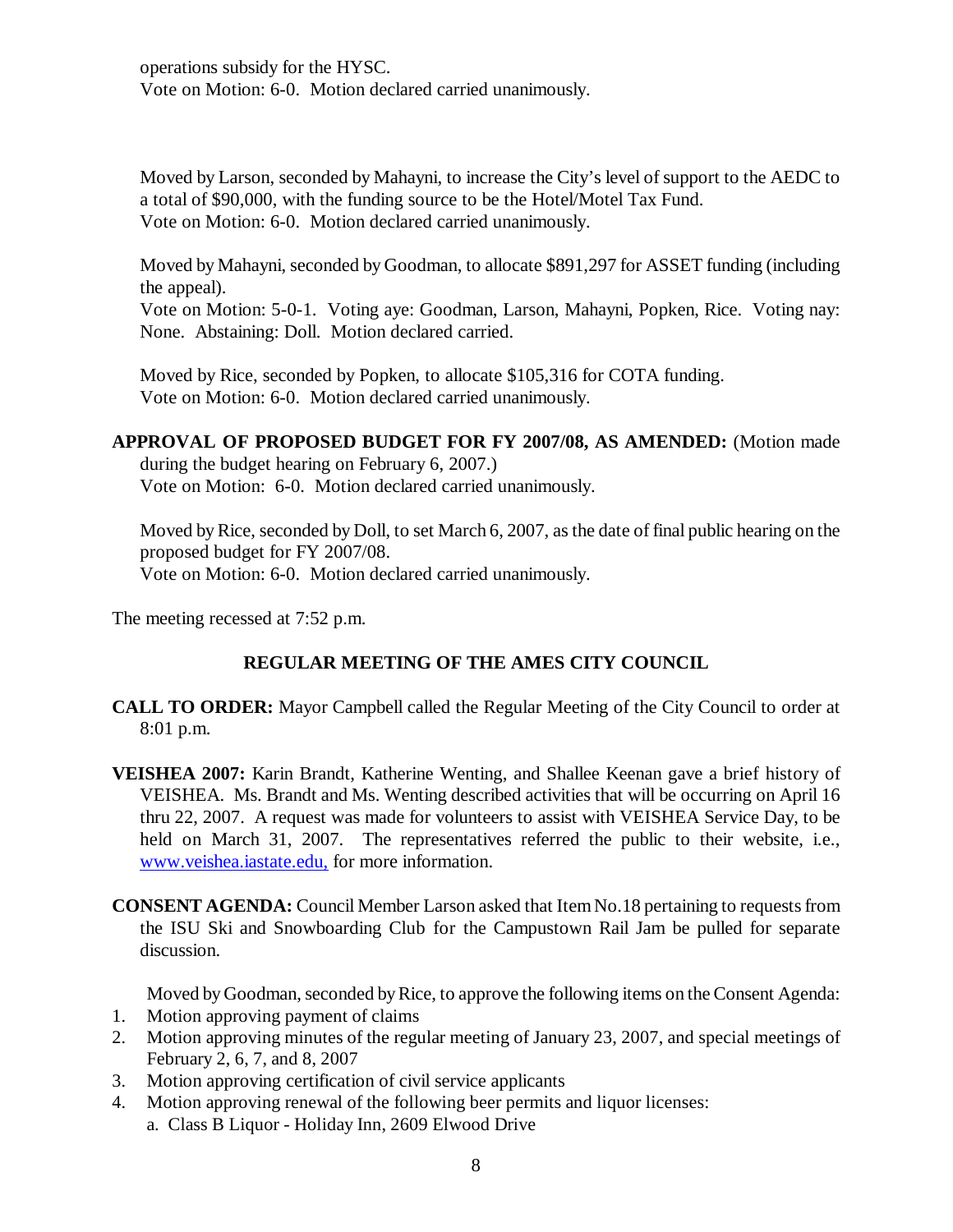- b. Class C Liquor New Tradewinds Lounge, 115 Fifth Street
- c. Class C Beer and Class B Wine Fareway Store #386, 619 Burnett Avenue
- 5. Motion authorizing submission of a grant application to the Governor's Traffic Safety Bureau to support additional overtime traffic enforcement
- 6. Motion rejecting bids for GT1 Gas Turbine Generator Inspection Project
- 7. Motion rejecting bids for GT1 Gas Engine Inspection Project
- 8. RESOLUTION NO. 07-051approving Bid Awards and Purchases, \$25,000-\$50,000, for the period January 16-31, 2007
- 9. RESOLUTION NO. 07-052 approving designation of City representatives to Central Iowa Regional Transportation Planning Alliance (CIRTPA)
- 10. RESOLUTION NO. 07-053 granting Power of Attorney privileges to Public Works and Water Department Directors regarding farm property matters
- 11. RESOLUTION NO. 07-054 approving appointment of Andi Smith to fill vacancy on Commission On The Arts
- 12. RESOLUTION NO. 07-055 approving reappointment of Tammy Horness to Ames Housing Governing Board
- 13. Motion accepting the 2006 Resource Recovery Annual Report
- 14. RESOLUTION NO. 07-057 approving partial funding of the ISU/Ames Law Enforcement Spring 2007 Campaign
- 15. RESOLUTION NO. 07-058 approving Urban Revitalization Tax Exemption requests for 2007
- 16. RESOLUTION NO. 07-059 approving amendment to 28-E Agreements in connection with Ames/Story County Partnership
- 17. RESOLUTION NO. 07-065 approving cash rent lease with Kaltenheuser Farms, Inc., for Airport farm land
- 18. RESOLUTION NO. 07-066 approving Real Estate Contract with Pyle Land, L.L.C., for S.E. 16<sup>th</sup> Street Improvements
- 19. RESOLUTION NO. 07-067 awarding contract to Electrical Materials Company of Fort Dodge, Iowa, in the amount of \$132,514.15 for Motor Control Center Upgrade Project, GT1
- 20. RESOLUTION NO. 07-068 awarding contract to WESCO Distribution of Des Moines, Iowa, in the amount of \$49,999.50, plus applicable sales taxes, to furnish Electric Distribution Underground Transmission Cable
- 21. RESOLUTION NO. 07-069awarding contract to Advanced Combustion Technology, Inc., of Hooksett, New Hampshire, in the amount of \$55,000 for Unit No. 7 Baseline Boiler Combustion Testing
- 22. RESOLUTION NO. 07-070 awarding contract to Murphy Tractor & Equipment of Des Moines, Iowa, for a John Deere 310 SG Tractor Loader Backhoe in the amount of \$70,000 with a \$36,000 Buy-Back
- 23. RESOLUTION NO. 07-071 approving contract and bond for Unit No. 7 Turbine Generator Overhaul Project
- 24. RESOLUTION NO. 07-072 accepting completion of Bid No. 4 for 161-kV Transmission Line **Materials**
- 25. RESOLUTION NO. 07-073 accepting completion of East Lincoln Way Widening Project
- 26. RESOLUTION NO. 07-074 approving partial completion of public improvements and reducing security for Somerset Subdivision, 21<sup>st</sup> Addition Roll Call Vote: 6-0. Resolutions declared adopted unanimously, signed by the Mayor, and hereby made a portion of these minutes.
- **CAMPUSTOWN RAIL JAM:** Council Member Larson said this event appears to be dangerous and asked if the organizers had liability insurance coverage. He asked to hear from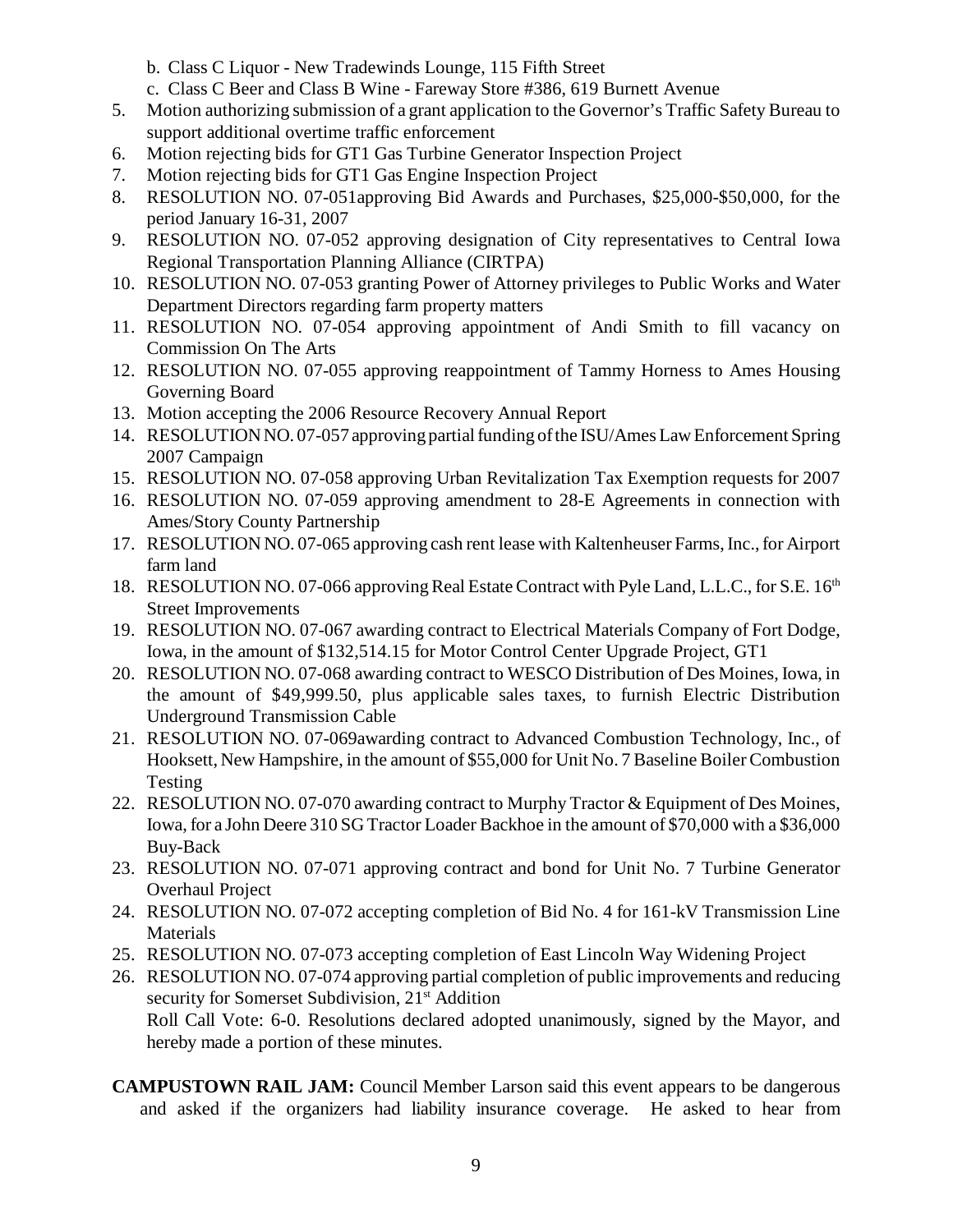representatives of the requesting agency.

Mike Bray and Sarah Campbell, representing the ISU Ski and Snowboarding Club, advised that spectators will be required to stay behind a fence, bales of hay and bags of hay will be placed around the light poles, and security will be placed to keep people off roofs. Liability insurance will be provided to the City.

Moved by Larson, seconded by Doll, to adopt RESOLUTION NO. 07-060 approving waiver of parking enforcement on Welch Avenue, between a point north of Fire Station No. 2 and south of Lincoln Way, from 9:00 a.m. on February 24, 2007, until 12:00 a.m. on February 25, 2007. Roll Call Vote: 6-0. Resolution declared adopted unanimously, signed by the Mayor, and hereby made a portion of these minutes.

Moved by Larson, seconded by Doll, to adopt RESOLUTION NO. 07-061 approving closure of Welch Avenue, between a point north of Fire Station No. 2 and south of Lincoln Way, from 12:00 p.m. on February 24 to 12:00 a.m. on February 25.

Roll Call Vote: 6-0. Resolution declared adopted unanimously, signed by the Mayor, and hereby made a portion of these minutes.

Moved by Larson, seconded by Doll, to adopt RESOLUTION NO. 07-062 approving closure of parking spaces on Welch Avenue, between a point north of Fire Station No. 2 and south of Lincoln Way, from 8:00 a.m. on February 24 to 12:00 a.m. on February 25, 2007 (with "no snow" date of March 3).

Roll Call Vote: 6-0. Resolution declared adopted unanimously, signed by the Mayor, and hereby made a portion of these minutes.

Moved by Larson, seconded by Doll, to adopt RESOLUTION NO. 07-063 waiving fees for the use of electricity during the event.

Roll Call Vote: 6-0. Resolution declared adopted unanimously, signed by the Mayor, and hereby made a portion of these minutes.

Moved by Larson, seconded by Doll, to adopt RESOLUTION NO. 07-064 approving a blanket vending permit and waiver of permit fee.

Roll Call Vote: 6-0. Resolution declared adopted unanimously, signed by the Mayor, and hereby made a portion of these minutes.

**PUBLIC FORUM:** Katherine Lundberg, 2519 Chamberlain Street, #305, Ames, and James Heggen, 150 Campus Avenue, #4, Ames, were present to advocate for "cool cities" initiatives. Ms. Lundberg asked when this issue would be brought up again. City Manager Schainker indicated that this item would be coming back to the City Council some time in March.

#### **HEARING ON PROPOSED AMENDMENT TO 2006/07 COMMUNITY DEVELOPMENT BLOCK GRANT (CDBG) ANNUAL ACTION PLAN PROJECT:** Housing Coordinator

Vanessa Baker Latimer advised that, under the City's 2006/07 CDBG Amended Annual Action Plan projects, staff will be implementing a Slum and Blight Program. Under that Program, no more than 30% of the CDBG allocation (including program income) would be used for the acquisition, relocation of any displaced residents, and demolition of properties within the 1% annual change flood (100-year flood of Squaw Creek). She said that, under this Program, it is the City's intention to purchase and remove the remaining three residential structures from that part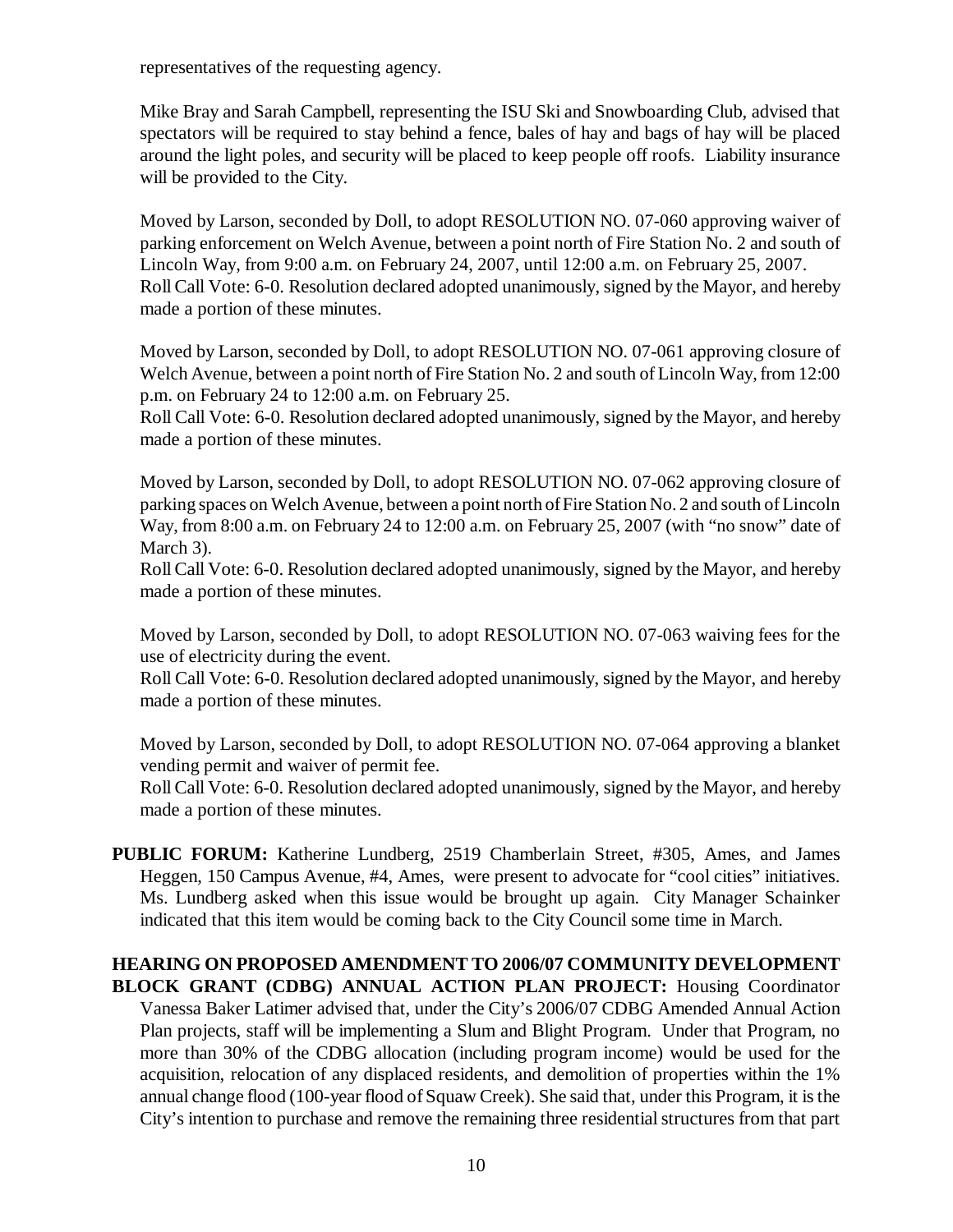of the floodway fringe as a matter of good floodplain management, public safety, and land use compatibility.

Mayor Campbell opened the public hearing. No one wished to speak, and the hearing was closed.

Moved by Mahayni, seconded by Doll, to adopt RESOLUTION NO. 07-075 approving the amendment to the 2006/07 Community Development Block Grant Annual Action Plan to allow up to 30% of the CDBG funding to be utilized for a non-low- and moderate-income community benefit and approving the Offer to Purchase agreement for the property at 328 S. Russell Avenue from William and Deborah Young in connection with the CDBG Slum and Blight Program. Roll Call Vote: 6-0. Resolution declared adopted unanimously, signed by the Mayor, and hereby made a portion of these minutes.

**HEARING ON TEXT AMENDMENT TO THE ZONING ORDINANCE TO REQUIRE BRICK AND LANDSCAPING FOR APARTMENT DWELLINGS IN THE RH (HIGH-DENSITY), UCRM, RM, AND FS-RM (ALL MEDIUM-DENSITY) RESIDENTIAL ZONES:** Planner Jeff Benson reminded the Council that they voted to end the Urban Revitalization Program for Multiple-Family Residential that provided tax abatement for redeveloping slum-and blighted or vacant properties for new apartment dwellings. In so doing, the requirements for 100% of the street face and 50% of the sides of the structures to be brick and the landscaping improvements to be installed at 150% of the required standard or greater were also removed. The City Council then directed staff to initiate a zoning text amendment requiring those standards. That ordinance has now been drafted, and Mr. Benson explained that its purpose is to continue intrinsic and historic characteristics of the Ames community. He said requiring brick is one way to preserve and enhance building and property values, prevent deterioration of buildings, and promote the image of the community and general welfare of the City. The purpose of the landscaping requirement is to enhance the yard area and to soften the impact of the building from the street and nearby residential areas. The 90% brick standard is being proposed, rather than 100%, for flexibility to use other materials as accents.

Mr. Benson said that many communities have brick requirements for commercial buildings and/or apartments, e.g., Johnston, Clive, West Des Moines, and Ankeny. He also stated that on January 4, 2007, staff held a meeting with about 15 local developers and contractors to discuss the proposed ordinance. Planner Benson informed the Council that, by a vote of 6-1, the Planning and Zoning Commission recommended that the Council approve the zoning text amendment.

Council Member Rice asked if there would be an appeal process. Mr. Benson indicated that the appeal process for an exception to an ordinance would be a variance taken before the Zoning Board of Adjustment. City Attorney Marek indicated that another option would be for the City Council to create an overlay district to only include certain areas of the City.

The public hearing was opened by the Mayor.

Aaron Steele, 17992 - 570<sup>th</sup> Avenue, Ames, representing Heartland Brick Council, explained that his agency assists communities in establishing ordinances such as the one in question. He endorsed the proposed ordinance as it is very straightforward, not overly complex, and easily enforced. His agency did not assist the City of Ames, but has assisted West Des Moines,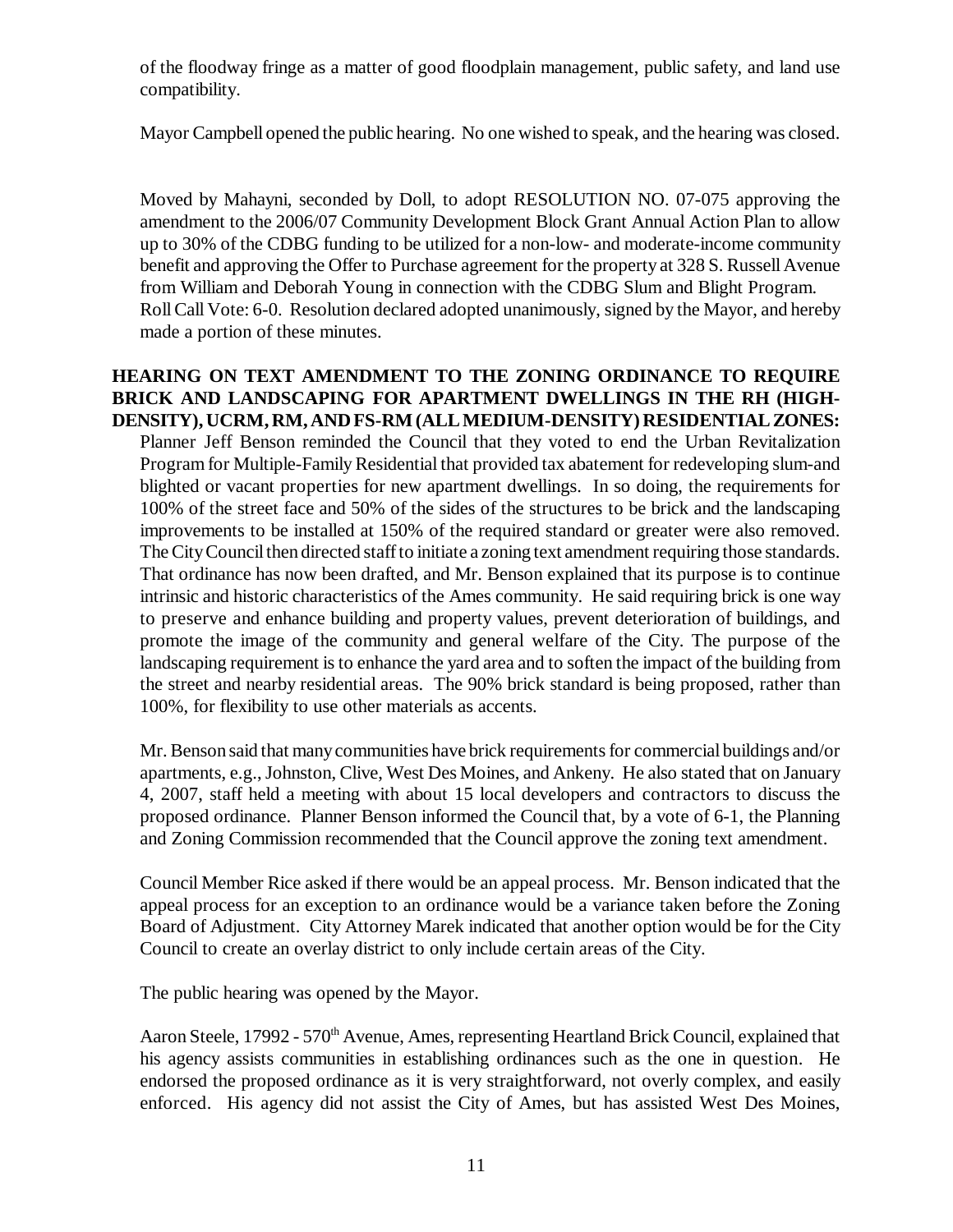Johnston, Clive, and Waukee in adopting similar ordinances. The ordinances for those cities do include a list of materials (other than brick) that would be allowed.

*Ex officio* Member Buske asked if the standard for the proposed ordinance, i.e., 90% brick, was on the high side. Mr. Steele said that it was on the high side, especially since alternative materials were not listed.

Matt Randall, 420 S. 17<sup>th</sup> Street, Ames, said that no developers attended the Planning & Zoning Commission meeting as they were not informed of the meeting date and time. Mr. Randall believes that the proposed ordinance is an attempt to codify "attractiveness." When the City granted incentives for using brick, it was a way to get people to invest in higher quality materials; however, that incentive has been removed by the City Council. Mr. Randall believes that there are more slum-and-blighted single-family homes than there are slum-and-blighted apartments in the City. He also thinks that this ordinance is targeting a certain group of people, i.e., developers. According to Mr. Randall, the costs of this ordinance will be passed along to tenants and drive up the cost of rent; thus, making housing less affordable.

Chuck Winkleblack, 105 S.  $16<sup>th</sup>$  Street, Ames, representing Hunziker & Associates, said that he believes brick is a good tool; however, to mandate it in the percentages required by the proposed ordinance is inequitable. He showed pictures of buildings that had been built by Hunziker  $\&$ Associates, which did not include the ratio of brick required by the proposed ordinance, but were very attractive. He suggested that the ordinance allow other masonry products and only be required on certain visible sides of buildings. Affordable housing and return on investment for the builders are important considerations.

Bob Friedrich, Jr., Friedrich Realty, 619 E. Lincoln Way, Ames, also spoke. He referenced the all-brick Edgewood project (at 20<sup>th</sup> Street and Duff Avenue), since staff had used it as an example of neighborhood compatibility, and stated that it would not be feasible today due to the cost. Mr. Friedrich indicated that brick is the material of choice for his company; however, the percentages proposed to be mandated are not reasonable. He believes that to do so would be very damaging to affordable housing in Ames.

Holly Fuchs, 806 Brookridge Avenue, Ames, would like to see consistent materials on all sides of buildings. Specifically, she doesn't want just the fronts and a portion of the sides to be brick.

After no one else wished to speak, the Mayor closed the hearing.

Council Member Popken indicated that he would like to see the proposed ordinance adopted now; however, would like staff to work with developers on a list of alternative materials, and possibly later amend the ordinance, if it can be guaranteed that the buildings will be attractive.

*Ex Officio* Member Buske prefers that brick be mandated on all sides of buildings if the proposed ordinance is adopted. He indicated that he is from Johnston and believes that the regulations in place in that City overly restrict development there. Mr. Buske personally doesn't like all the buildings looking alike.

Council Member Larson said that he believes the City is being premature to act on one element in an attempt to make the community more attractive. He thinks that developers have some good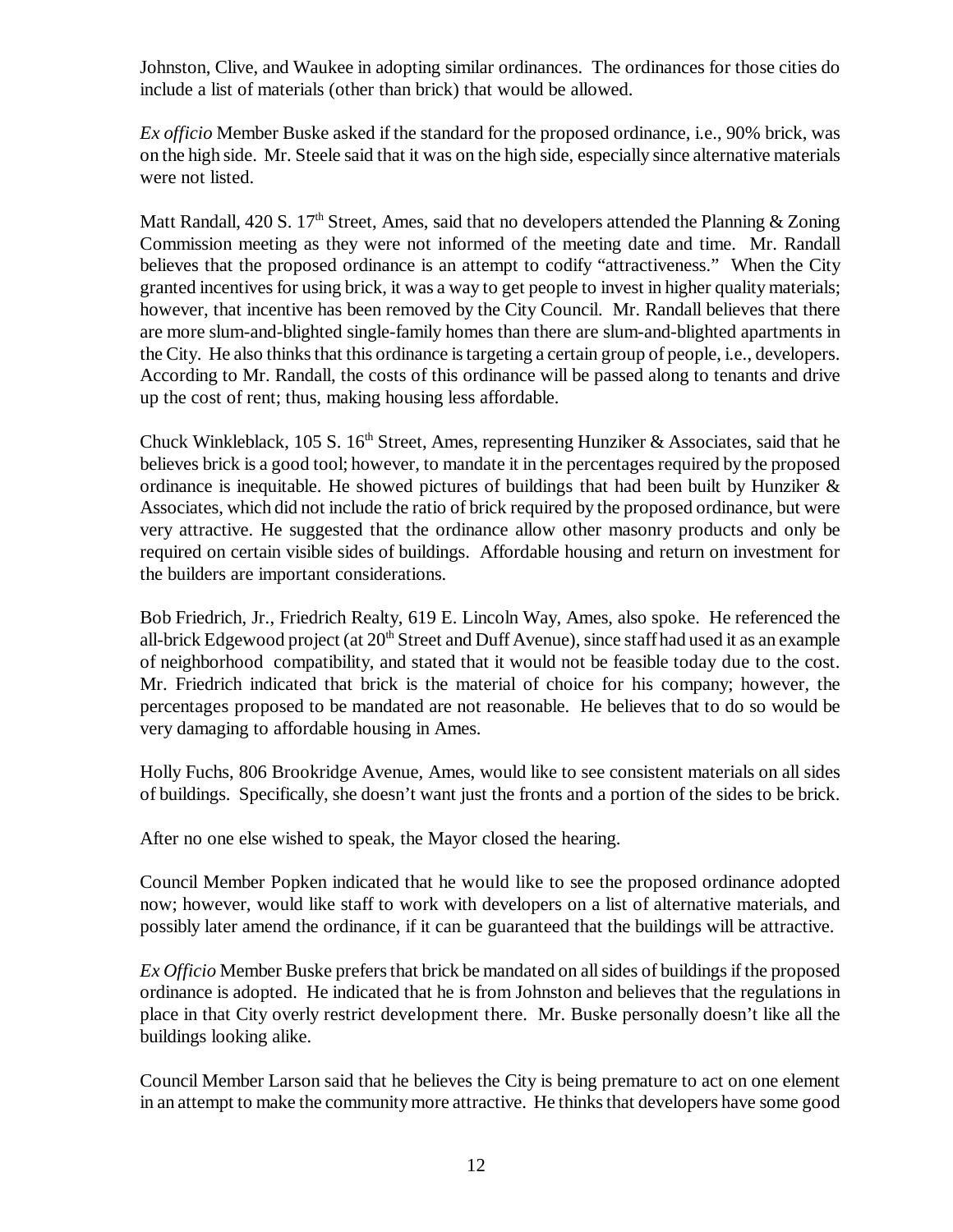ideas for design alternatives to share. Mr. Larson agreed that brick does not necessarily make an attractive building.

Council Member Goodman stated that he will not support the ordinance as it takes away freedoms from the developers; brick does not necessarily guarantee a beautiful building. He recalled that the discussion on the mandating of brick arose from the Council's desire to remove

incentives without compromising quality. Mr. Goodman thinks that the City Council's desire for attractiveness can be reached through design guidelines.

Mr. Buske asked staff to comment on lowering the threshold from 90% to possibly 75%. Planner Benson explained how staff arrived at the 90% requirement. He said that staff's main objective was to ensure that brick was the primary material on all sides.

Council Member Doll indicated that he, personally, does not like the looks of a solid brick building. That type of building may not fit into all neighborhoods, and he would like to see alternative materials allowed.

According to Council Member Mahayni, beauty cannot be codified to satisfy all persons. He suggested that an Architectural Review Board be utilized to review building design. Mr. Mahayni believes that it is time for the City to have a set of design guidelines for the residential areas of Ames. According to *Ex officio* Member Buske and Council Member Mahayni, it would not be attractive to have all apartment buildings look the same. Council Member Mahayni suggested that this issue be referred to staff to research a way to establish a set of design guidelines that will guarantee attractive buildings.

Council Member Larson brought attention to four goals earlier set by the City Council to encourage innovative and attractive community development, as follows:

- 1. Staff to explore how other cities are accomplishing quality design
- 2. Hold a City Council workshop to review what other cities are doing to accomplish quality design
- 3. Hold a City Council workshop with development community to identify barriers to, and suggestions for, reaching quality design
- 4. City Council to define what quality design will mean and initiate steps to achieve attractive and innovative development

Mr. Buske suggested that the ordinance mandate a lesser-restrictive standard for a brick requirement, e.g., 50%. Council Member Goodman recalled that the City Council directed staff to come up with a standard when they removed the Urban Revitalization incentives.

Moved by Rice, seconded by Popken, to pass on first reading an ordinance making a zoning text amendment to require brick and landscaping for apartment dwellings in the RH (High-Density), UCRM, RM, and FS-RM (all Medium-Density) residential zones.

Roll Call Vote: 3-3. Voting aye: Doll, Popken, Rice. Voting nay: Goodman, Larson, Mahayni. Motion failed.

# **HEARING ON VACATING PUBLIC UTILITY EASEMENT IN LOT 9, DAUNTLESS**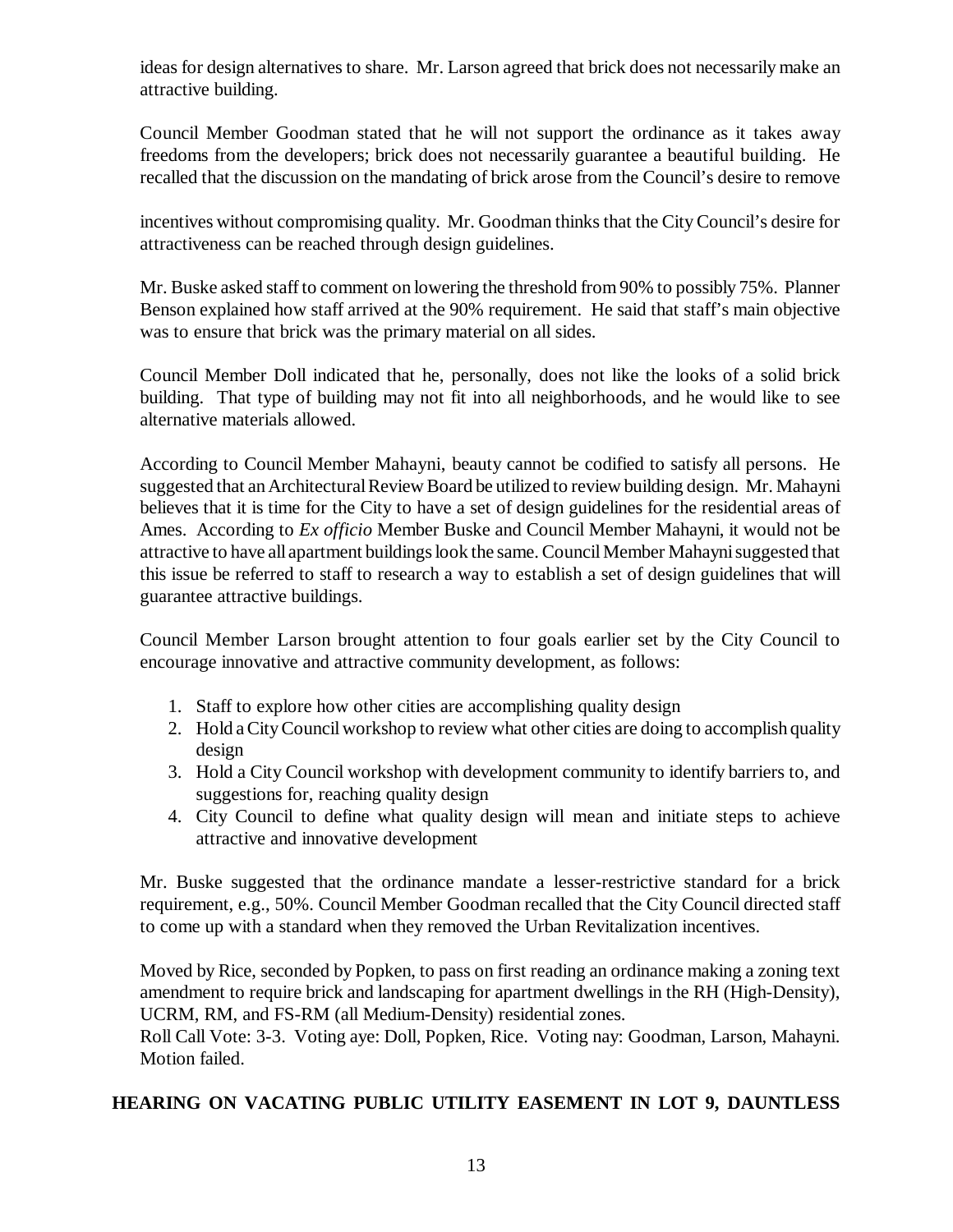**SUBDIVISION, THIRD ADDITION:** The hearing was opened by Mayor Campbell and closed after no one wished to speak.

Moved by Mahayni, seconded by Rice, to adopt RESOLUTION NO. 07-076 approving vacating a public utility easement in Lot 9. Dauntless Subdivision,  $3<sup>rd</sup>$  Addition. Roll Call Vote: 6-0. Resolution declared adopted unanimously, signed by the Mayor, and hereby made a portion of these minutes.

**HEARING ON REVISIONS TO CROSS-CONNECTION CONTROL PROGRAM:** Mayor Campbell opened the public hearing and closed same after no one asked to speak.

Water and Pollution Control Director John Dunn summarized the changes. He indicated that input has been received from local plumbers and the Plumbing and Mechanical Board. The proposed ordinance received unanimous support from that Board at its January 23, 2007, meeting.

Moved by Mahayni, seconded by Goodman, to pass on first reading an ordinance making revisions to the Cross-Connection Control Program requirements from Chapter 21 (Plumbing). Roll Call Vote: 6-0. Motion declared carried unanimously.

**NEW LIQUOR LICENSE FOR CY'S ROOST, 121 WELCH AVENUE:** Fire Chief Clint Petersen indicated that inspections revealed 45 Code violations at this establishment. As of this date, all safety issues have been addressed. There remain other violations that are not lifethreatening, and the owner has 45 days to correct those violations. Chief Petersen told the Council that the Fire Department Inspections Division will be changing its processes as they relate to liquor-licensed establishments. He said that the Building Official will become more involved 60 to 90 days prior to each license renewal date.

Moved by Goodman, seconded by Popken, to approve a new Class C Liquor License for Cy's Roost, 121 Welch Avenue.

Vote on Motion: 6-0. Motion declared carried unanimously.

**REQUEST TO CHANGE STREET NAME FROM ELWOOD DRIVE TO UNIVERSITY BOULEVARD:** Moved by Mahayni, seconded by Popken, to direct the City Attorney to prepare an ordinance changing the street name from Elwood Drive to University Boulevard. Vote on Motion: 6-0. Motion declared carried unanimously.

**CONTRACT WITH AMES ECONOMIC DEVELOPMENT COMMISSION (AEDC):** City Manager Schainker reminded the Council that they had, on January 9, 2007, directed staff to explore the agreement between the City of Ames and the AEDC with the intent to bring it up to date using a contract for services format. He pointed out that the AEDC Board membership had increased from the original 16 members to the current number of 35. Likewise, the financial support from the City has increased, through allocations at budget time, from the original amount of \$20,000 to the current level of \$75,817.

According to Mr. Schainker, funding is not guaranteed under the current agreement to the AEDC each year because an amount must be appropriated annually in the budget process by the City Council. The AEDC previously had not been required to enter into an agreement with the City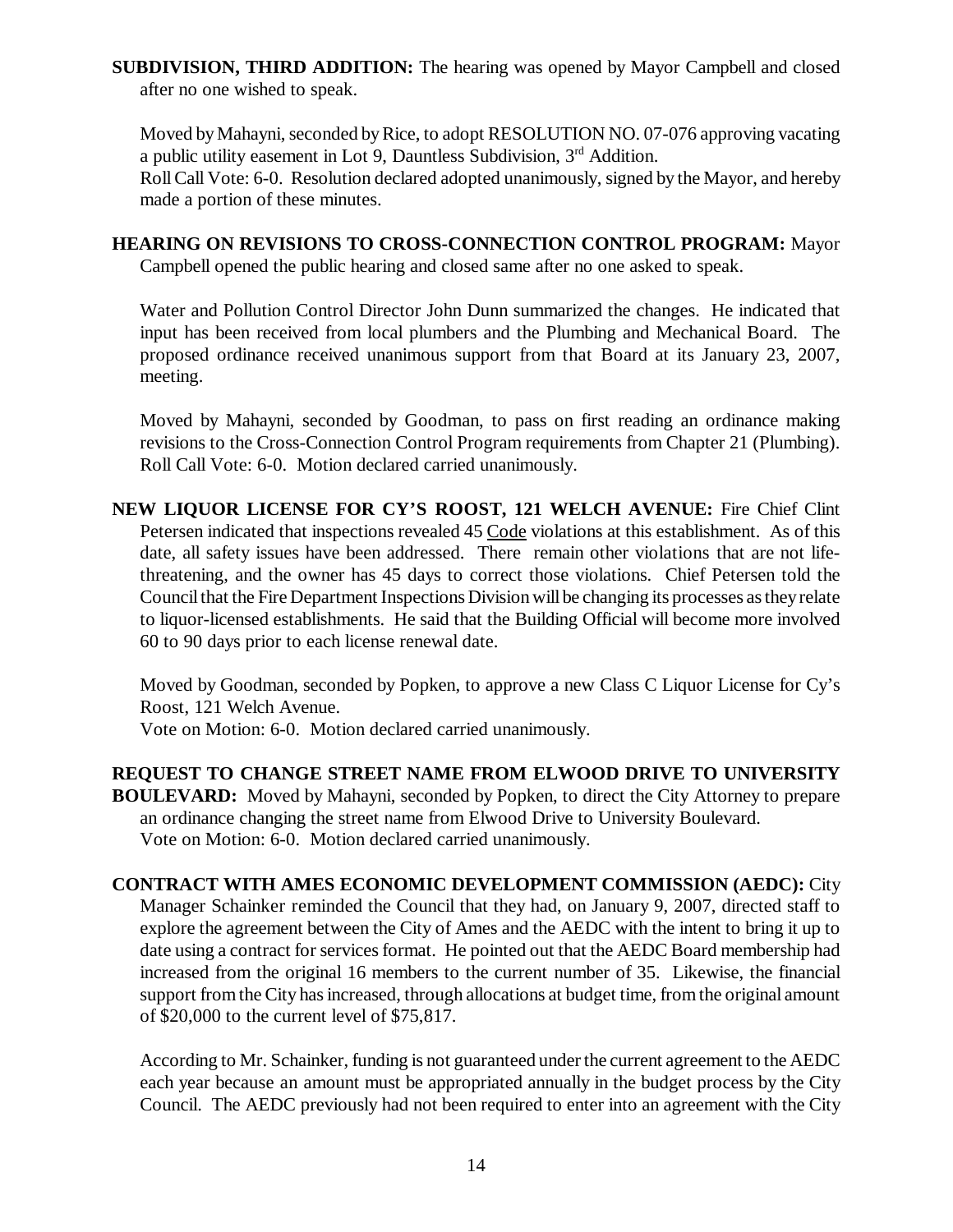each year specifying which services the Council will "purchase" in return for the funds.

City Manager Schainker reminded the Council that it had asked staff to schedule a round-table discussion with the AEDC Board. He recommended that the Council approve the draft format of the agreement, to be finalized after the round-table discussion.

Council Member Rice asked if the City Council has representation on other non-profit agency boards. Mr. Schainker indicated that it has representation on the Ames Convention & Visitors Bureau and the Transit Board.

Council Member Larson stated that, when the Hotel/Motel Tax was passed, it mandated that 1% would go for economic development. Based on the current numbers, that would equate to approximately \$180,000, which is far more than the approximate \$75,000 currently being allocated to the AEDC.

Moved by Mahayni, seconded by Goodman, to direct staff to schedule a round-table discussion with the AEDC and other participants, as deemed necessary. Vote on Motion: 6-0. Motion declared carried unanimously.

**REQUEST FOR WAIVER OF PARKING LOT P RENTAL FEES FOR YOUTH AND SHELTER SERVICES (YSS):** Nikki Dempsey, representing Youth and Shelter Services, 420 Kellogg Avenue, Ames, gave the background behind its request to continue to rent 16 spaces in Lot P for \$1.00 for each of the remaining five years of the agreement. Ms. Dempsey said that YSS believes their request is justified because they allow their administrative building adjacent to the lot in question to be used by many other community agencies.

Council Member Popken acknowledged the good work done by YSS for the community. He is, however, concerned about the equity of this issue since the City has received requests from other non-profit organizations, e.g., United Way, for free or reduced-rate parking and has not approved same.

Council Member Goodman suggested that the current rate be charged for those 16 spaces. He recommended that YSS then allocate those costs back to the appropriate programs and request additional funding through the ASSET process based on the cost of services. He wants all nonprofit organizations to be treated consistently.

Council Member Larson is concerned about the need for major improvements to the City-owned lot in the future. Public Works Director Joiner indicated that there is a potential for major improvements to be needed within the next five years (the duration of the agreement); however, the City has not been informed of any at this time.

Council Member Mahayni stated that he would be abstaining from the vote on this issue as he is a member of the YSS Board.

Moved by Goodman, seconded by Popken, to adopt RESOLUTION NO. 07-082 establishing the rate of \$35/month for each of the 16 parking spaced in Lot P for the remaining five-year term of the current agreement.

Roll Call Vote: 4-1-1. Voting aye: Doll, Goodman, Popken, Rice. Voting nay: Larson.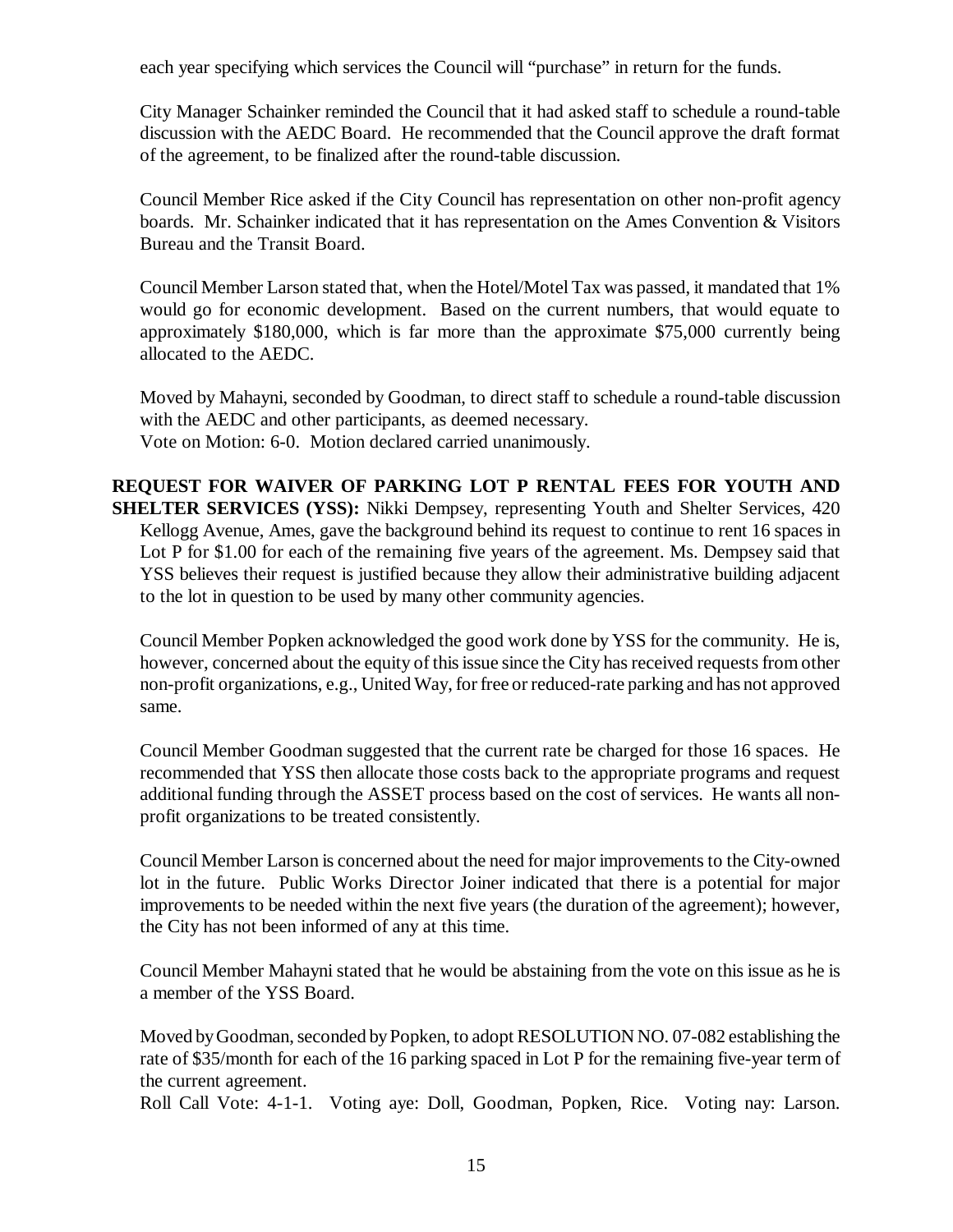Abstaining: Mahayni. Resolution declared adopted, signed by the Mayor, and hereby made a portion of these minutes.

**RECONSIDERATION OF ACTION TAKEN ON JANUARY 23, 2007, REGARDING LARGE-LOT DEVELOPMENT:** Council Member Doll acknowledged that he had requested reconsideration of this issue because he does not feel there would be adequate support from the City Council to pass an ordinance. Therefore, he does not see a reason to refer this to the City Attorney for drafting an ordinance, which was the direction given at their January 23, 2007, meeting. Further, Mr. Doll said he thinks that designating a segment of the community for larger lots goes against the goal of creating "One Community." He also believes that there is not

strong support from the development community. In Mr. Doll's opinion, the Council passed this in haste, and he feels that there are better ways to provide for a broader mix of housing types.

Council Member Larson said that he did not receive any negative comments when the Council initially directed staff to make changes to the Land Use Policy Plan and Zoning Ordinance to exempt 10% of the area from the minimum density requirement for certain subdivisions, but he received much negative feedback when the Council voted for reconsideration. He alluded to the Council's goal to be "open and inclusive to all segments of the community," and stated that the City needs to accommodate a variety of housing options. Mr. Larson pointed out that a goal of the Council is also to create a viable community through the growth of the tax base. He thinks that by not accommodating the request for large lots encourages sprawl; people are building on lots just outside the City's two-mile fringe.

Council Member Popken believes that the City's current policy is one of meeting a minimum density. He believes that the City allows large lots now. Mr. Popken pointed out that the Ames Community School District is a fixed boundary and the land in that boundary needs to be treated as very valuable land. He thinks that the current density encourages diverse housing. If the policy is changed, Mr. Popken wanted to know "what the City would get" from the developers.

Council Member Mahayni advised that he thought the City Council had already made a decision on this issue. He did not hear any comments about the action taken. Mr. Mahayni said that it is the Council's responsibility to provide a spectrum of housing options.

Council Member Goodman gave the history of the changes in minimum density. He believes that allowing 10% of the area to be exempted from the minimum density requirement would result in an increase in property taxes.

Terry Lewis, 2216 North Dakota, Ames, indicated that he is the Coordinator of the Onion Creek Neighborhood Association. Mr. Lewis stated that that Neighborhood Association is in favor of the "10% plan," as it would provide a good buffer between current neighborhoods and new developments.

Chuck Winkleblack, 105 S. 16<sup>th</sup> Street, Ames, stated that he would like the Council to stand by its original direction to exempt 10% of the area from the minimum density requirement. He pointed out that Hunziker & Associations has only gotten approval for six new single-family residential subdivisions in the past ten years. In that time period, he could only count five or six that competitors have gotten approved. Of that number, only three of those subdivisions would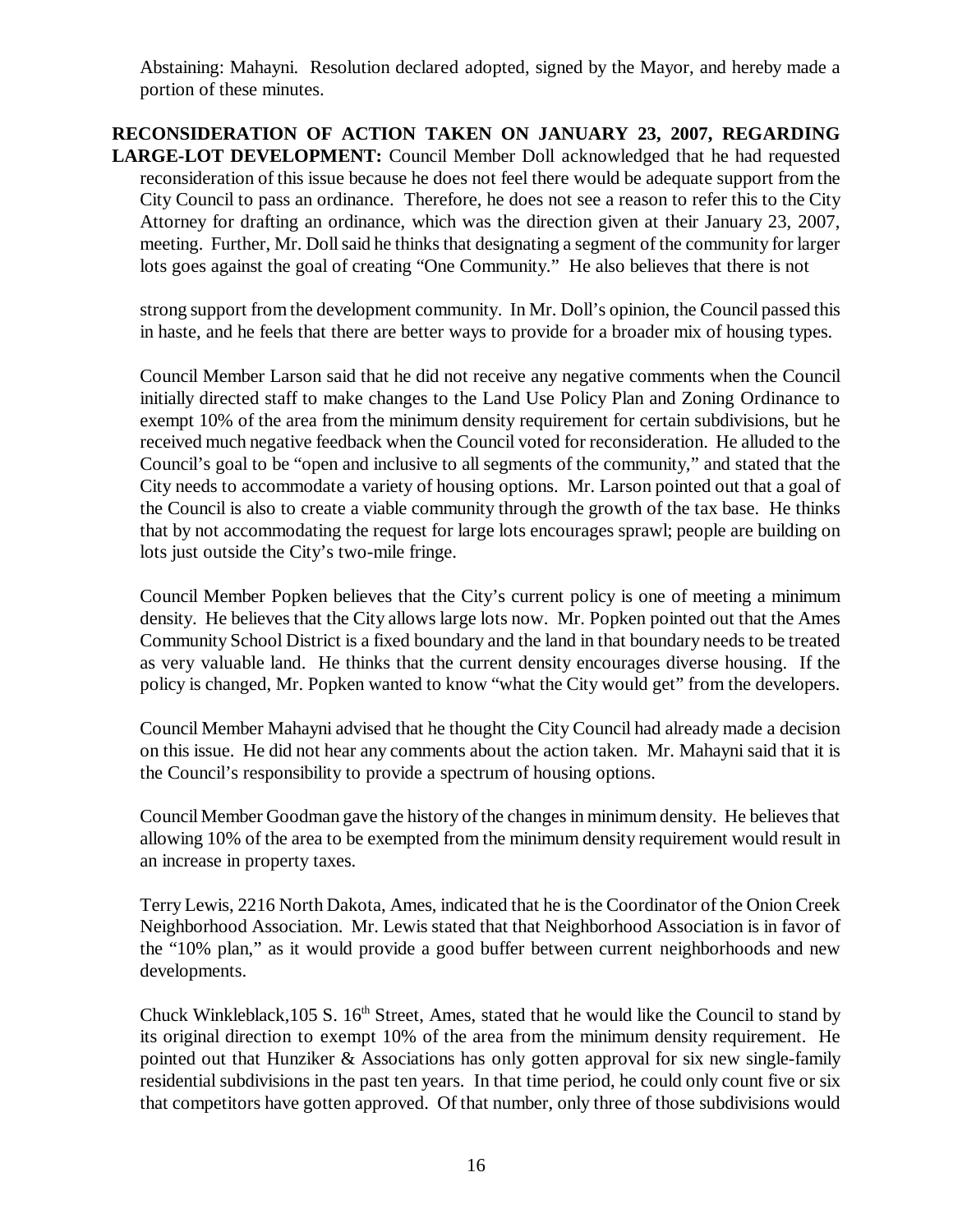qualify for the exemption. Therefore, he does not believe the 10% regulation would have that much of an impact. To not allow this exemption creates sprawl. He elaborated that, when persons develop right outside the City's two-mile fringe, they use all the City's amenities, but pay no taxes. He suggested that he be allowed to bring back a sample subdivision under this

proposal to give the Council an idea of what it would look like and how it would transition into the community.

Warren Madden, 2850 Oakwood Road, Ames, speaking as Vice-President for Business and Finance at Iowa State University, said that he supports the exemption of 10% of the area from the minimum-density requirement. He said that the University supports having a variety of housing choices in this community. The University recruits a variety of individuals who prefer large lots. Ames is not putting itself in the best advantage at this time by not allowing large lots. Getting the top people at the University living in the community is a benefit.

Bob Friedrich, Jr., 619 E. Lincoln Way, Ames, stated that his company is proposing the Fieldstone Village project near the Onion Creek Neighborhood. They are planning to meet with the residents of that area on April 4. Mr. Friedrich encouraged the Council to stick with their original direction to exempt 10% of the area from the minimum density requirement. He would like to have that option available when they meet with the Onion Creek Neighborhood residents.

Matt Randall,  $420 S. 17<sup>th</sup> Street$ , Ames, referenced the comments made by Dr. Peter Rosen regarding growth of communities in the Midwest. He advised that Ames is growing at less than half of what Iowa City is and last of all comparable cities. Businesses are leaving the Research Park and relocating to Ankeny and Des Moines, and he feels that part of the reason is due to the lack of housing options.

Scott Renaud, Fox Engineering, 1601 Golden Aspen Road, Ames, addressed the affordable housing issue. He said the Zoning Ordinance passed by the City in 2000 limited options. Regarding efficiency of services, more people require more services, so it is inaccurate to equate services to the number of residents. With open enrollment, the Ames School District boundaries are not a factor.

Dick Johnson, 3315 Ridgetop Road, Ames, addressed what benefits the City could glean by exempting 10% of the area from the minimum-density requirement. He said that it is very difficult to anticipate everything that is going to happen in the next ten years, and when the Zoning Ordinance and Land Use Policy Plan were approved in 1997, compromises were reached. Mr. Johnson pointed out that it is a very competitive world and Ames is limiting itself. When the AEDC has surveyed major employers in the City, they have found that 50% of the employees commute from other communities. What is now being seen is that the owners of the companies are also commuting from other cities; their allegiances are not to the City of Ames since they do not live here. Mr. Johnson urged the City Council to stay with their original direction to exempt 10% of the area.

Mr. Lewis stated that there are many lots being proposed in the Fieldstone Development near his property. He advised that only 10% is being allocated for large lots; the other 90% will be affordable housing. Mr. Lewis pointed out that there are people who are desirous of building million-dollar homes and they will find an area that will allow for that type of housing. Ames should at least give these people the choice of moving to or staying in Ames.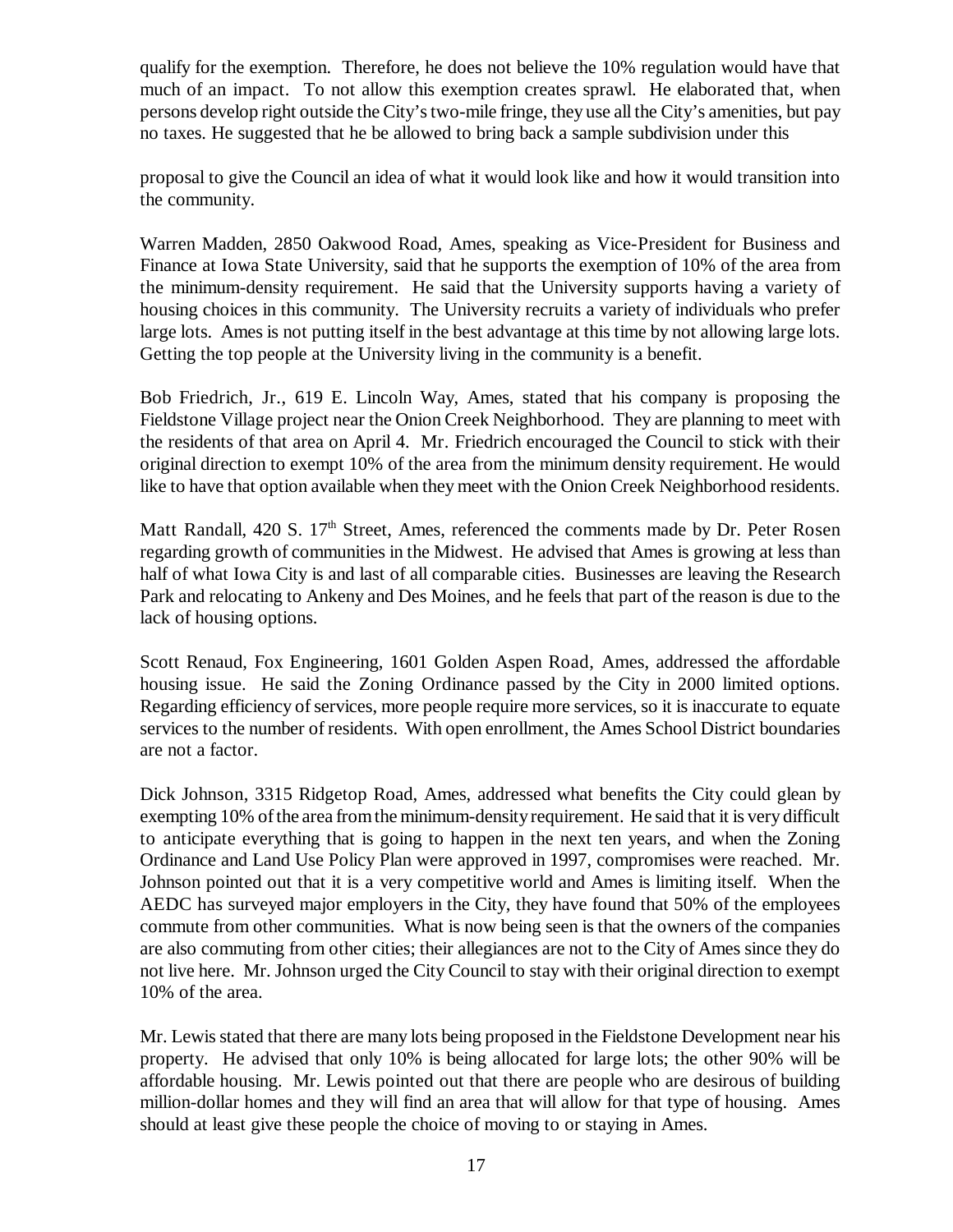Mayor Campbell read the original motion now under consideration: to initiate changes to the Land use Policy Plan and Zoning Ordinance to exempt 10% of the area from the minimum density requirement for all subdivisions in FS-RL (Suburban Residential Low Density) zones and in F-VR (Village Residential) zones.

Vote on Reconsidered Motion: 2-4. Voting aye: Larson, Mahayni. Voting nay: Doll, Goodman, Popken, Rice. Motion failed.

Mayor Campbell left the meeting at 10:22 p.m.

The meeting recessed at 10:22 p.m.

Mayor Pro Tem Mahayni brought the meeting back to order at 10:30 p.m.

**URBAN REVITALIZATION AREA (URA) FOR 207-215 LYNN AVENUE:** Planner Jeff Benson described the request for the designation of an Urban Revitalization Area for properties located at 207-215 Lynn Avenue. The applicants are proposing to demolish three residential buildings and a garage, which are all in poor condition, and construct a three-story, 17-unit apartment building. The new building would be of frame construction and brick and fiber-cement board exterior with 41 parking spaces. Several existing parcels would be consolidated into one platted lot.

Mr. Benson reviewed the steps necessary to designate a new Urban Revitalization Area. He said that if the City Council determines that this proposal meets the criteria under the Urban Revitalization Multiple-Family Residential Matrix, it would approve the application, direct staff to prepare an Urban Revitalization Plan, and set a date for public hearing on an ordinance creating the URA.

Moved by Goodman, seconded by Doll, to approve the application for an Urban Revitalization Area.

Vote on Motion: 6-0. Motion declared carried.

Moved by Goodman, seconded by Doll, to direct City staff to prepare an Urban Revitalization Plan.

Vote on Motion: 6-0. Motion declared carried.

Moved by Goodman, seconded by Doll, to adopt RESOLUTION NO. 07-077 setting the date of public hearing for March 27, 2007.

Roll Call Vote: 6-0. Resolution declared adopted unanimously, signed by the Mayor, and hereby made a portion of these minutes.

### **2007/08 ANNUAL ACTION PLAN PROJECT(S) IN CONNECTION WITH THE COMMUNITY DEVELOPMENT BLOCK GRANT (CDBG) PROGRAM AGREEMENT:**

Housing Coordinator Vanessa Baker Latimer told the City Council that the City has not received official notification from the Department of Housing and Urban Development (HUD) on what the 2007/08 CDBG allocation will be. Staff is working on the assumption that it will be the same as last year's allocation; however, it has been brought to her attention that the City's allocation might be lower as there are five new entitlement cities. Ms. Baker Latimer brought the Council's attention to the list of proposed 2007/08 program activities. She indicated that the activities in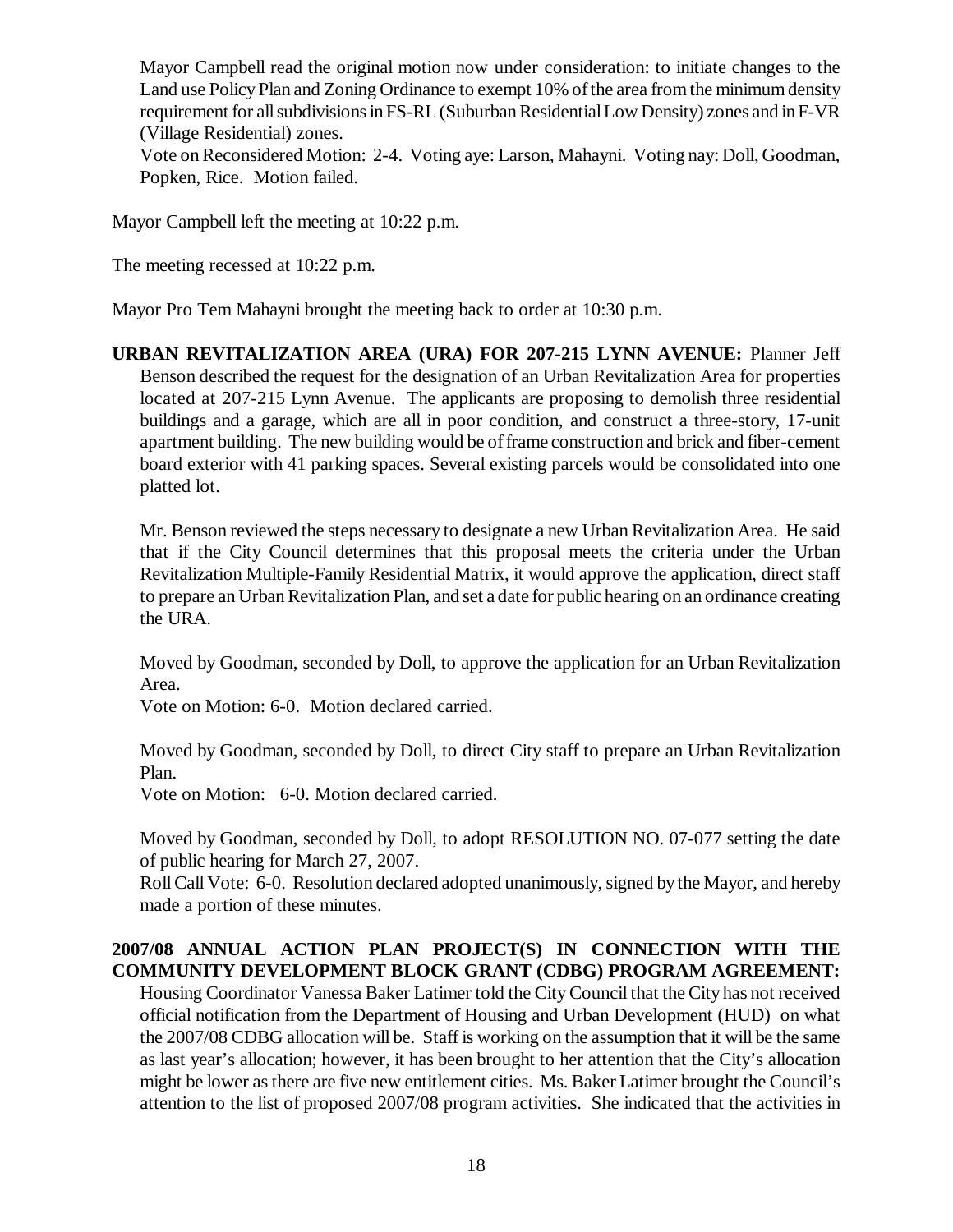the Action Plan were mostly a continuation of the 2006/07 activities with two added programs. If Council is in agreement with the proposed Action Plan projects, a public forum to gain input from citizens would be held. The Plan must then be published for 14 days to allow for citizen input and a public hearing would be held. The Plan must be submitted to HUD before May 17, 2007.

Council Member Goodman said that he would like to see a grant program to improve affordable housing in the future, i.e., rehabilitation. He feels that the effects of such a program would be very visible quickly. Ms. Baker Latimer stated that two obstacles would be that older homes contain lead paint, which would disqualify certain homes, and a lack of available contractors to do the work.

Moved by Goodman, seconded by Doll, to adopt RESOLUTION NO. 07-078 approving the 2007/08 proposed Annual Action Plan Program projects, as presented by staff, in connection with the CDBG Program Agreement; and setting May 8, 2007, as the date of the public hearing. Roll Call Vote: 6-0. Resolution declared adopted, signed by the Mayor, and hereby made a portion of these minutes.

**PURCHASE OF 328 SOUTH RUSSELL AVENUE:** Ms. Baker Latimer advised that, under the 2006/07 CDBG Amended Annual Action Plan, staff will be implementing a Slum and Blight Program. Under this Program, no more than 30% of CDBG funds would be used for the acquisition, relocation of any displaced residents, and demolition of properties located within the 1% annual change flood (100-year flood of Squaw Creek). According to Ms. Baker Latimer, the City now has an opportunity to purchase one of the three remaining structures in part of the floodway fringe as part of good floodplain management, public safety, and land use compatibility. After demolition of the structure, the City will restore the site as open space with appropriate natural vegetation to slow down stormwater runoff. The parcel will become part of the surrounding Stuart Smith Park. Ms. Baker Latimer advised that property owners William and Deborah Young have accepted an offer from the City to purchase the property at 328 South Russell Avenue for \$68,104, subject to approval by the City Council. The Department of Housing and Urban Development also has to approve of the release of funds from the Program. Once the approvals are completed, the City will work with the current tenants to relocate them to a comparable dwelling unit.

Moved by Rice, seconded by Popken, to adopt RESOLUTION NO. 07-079 approving the Purchase Agreement for 328 South Russell Avenue in connection with the Community Development Block Grant (CDBG) Slum and Blight Program.

Roll Call Vote: 6-0. Resolution declared adopted unanimously, signed by the Mayor, and hereby made a portion of these minutes.

**DOWNTOWN FACADE IMPROVEMENT GRANT FOR 216 MAIN STREET:** Planner Benson described the improvements to be made to the building at 216 Main Street.

Moved by Goodman, seconded by Larson, to adopt RESOLUTION NO. 07-080 approving the Downtown Facade Improvement Grant for 216 Main Street.

Roll Call Vote: 6-0. Resolution declared adopted unanimously, signed by the Mayor, and hereby made a portion of these minutes.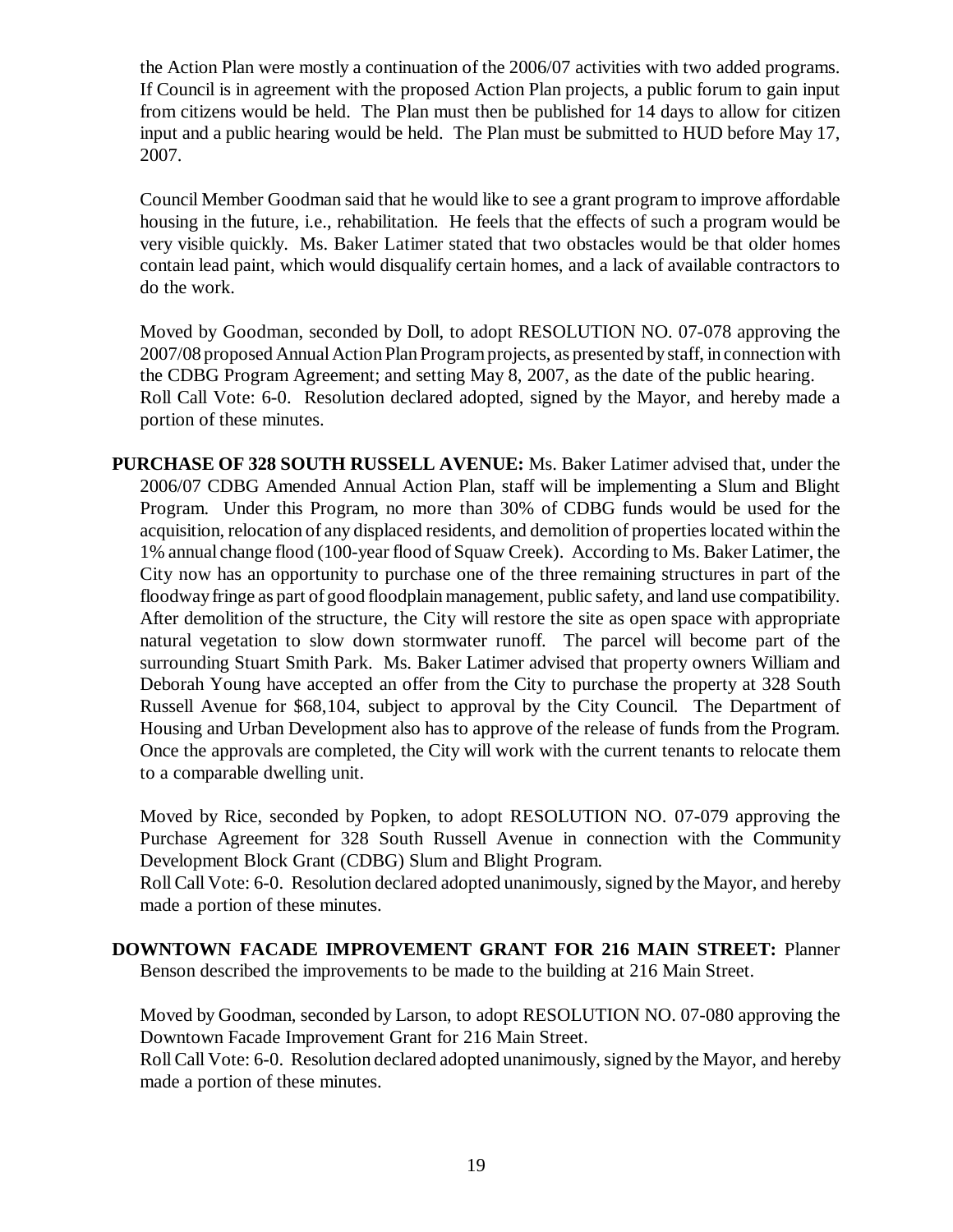## **ELIMINATION RESERVED PARKING SPACE AT 410 DOUGLAS AVENUE:** Moved by Rice, seconded by Larson, to adopt RESOLUTION NO. 07-081 approving revision to the Official Parking Meter Map, eliminating a Reserved Space at 410 Douglas Avenue. Roll Call Vote: 6-0. Resolution declared adopted unanimously, signed by the Mayor, and hereby made a portion of these minutes.

## **ORDINANCE ESTABLISHING PARKING REGULATIONS ON COCHRANE PARKWAY:**

Moved by Goodman, seconded by Doll, to pass on first reading an ordinance establishing parking regulations on Cochrane Parkway.

Roll Call Vote: 6-0. Motion declared carried unanimously.

**ORDINANCE REMOVING "PRESERVING FLOODPLAIN AREAS" REQUIREMENT FROM MUNICIPAL CODE CHAPTER 23:** Moved by Popken, seconded by Goodman, to pass on second reading an ordinance removing the "Preserving Floodplain Areas" requirement from Municipal Code Chapter 23 (Subdivisions).

Roll Call Vote: 6-0. Motion declared carried unanimously.

**ORDINANCE ELIMINATING THE REQUIREMENT FOR LOT FRONTAGE AND MODIFYING THE REQUIREMENT FOR LOT SETBACK IN THE PLANNED REGIONAL COMMERCIAL (PRC) DISTRICT IN COMBINATION WITH THE NORTHEAST GATEWAY OVERLAY (O-GNE) DISTRICT:** Moved by Goodman, seconded by Rice, to pass on third reading and adopt ORDINANCE NO. 3899 eliminating the requirement

for lot frontage and modifying the requirement for lot setback in the Planned Regional Commercial (PRC) District in combination with the Northeast Gateway Overlay (O-GNE) District.

Roll Call Vote: 6-0. Ordinance declared adopted unanimously, signed by the Mayor, and hereby made a portion of these minutes.

**ORDINANCE REVISING SPEED LIMIT ON STANGE ROAD:** Moved by Goodman, seconded by Doll, to pass on third reading and adopt ORDINANCE NO. 3900 revising the speed limit on Stange Road.

Roll Call Vote: 6-0. Ordinance declared adopted unanimously, signed by the Mayor, and hereby made a portion of these minutes.

**ORDINANCE REVISING SPEED LIMIT ON SOUTH DAKOTA AVENUE:** Moved by Doll, seconded by Goodman, to pass on third reading and adopt ORDINANCE NO. 3901 revising the speed limit on South Dakota Avenue.

Roll Call Vote: 6-0. Ordinance declared adopted unanimously, signed by the Mayor, and hereby made a portion of these minutes.

**ORDINANCE RESTRICTING PARKING ON HAMPTON STREET:** Moved by Doll, seconded by Goodman, to pass on third reading and adopt ORDINANCE NO. 3902 ordinance restricting parking along the south side of Hampton Street.

Roll Call Vote: 6-0. Ordinance declared adopted unanimously, signed by the Mayor, and hereby made a portion of these minutes.